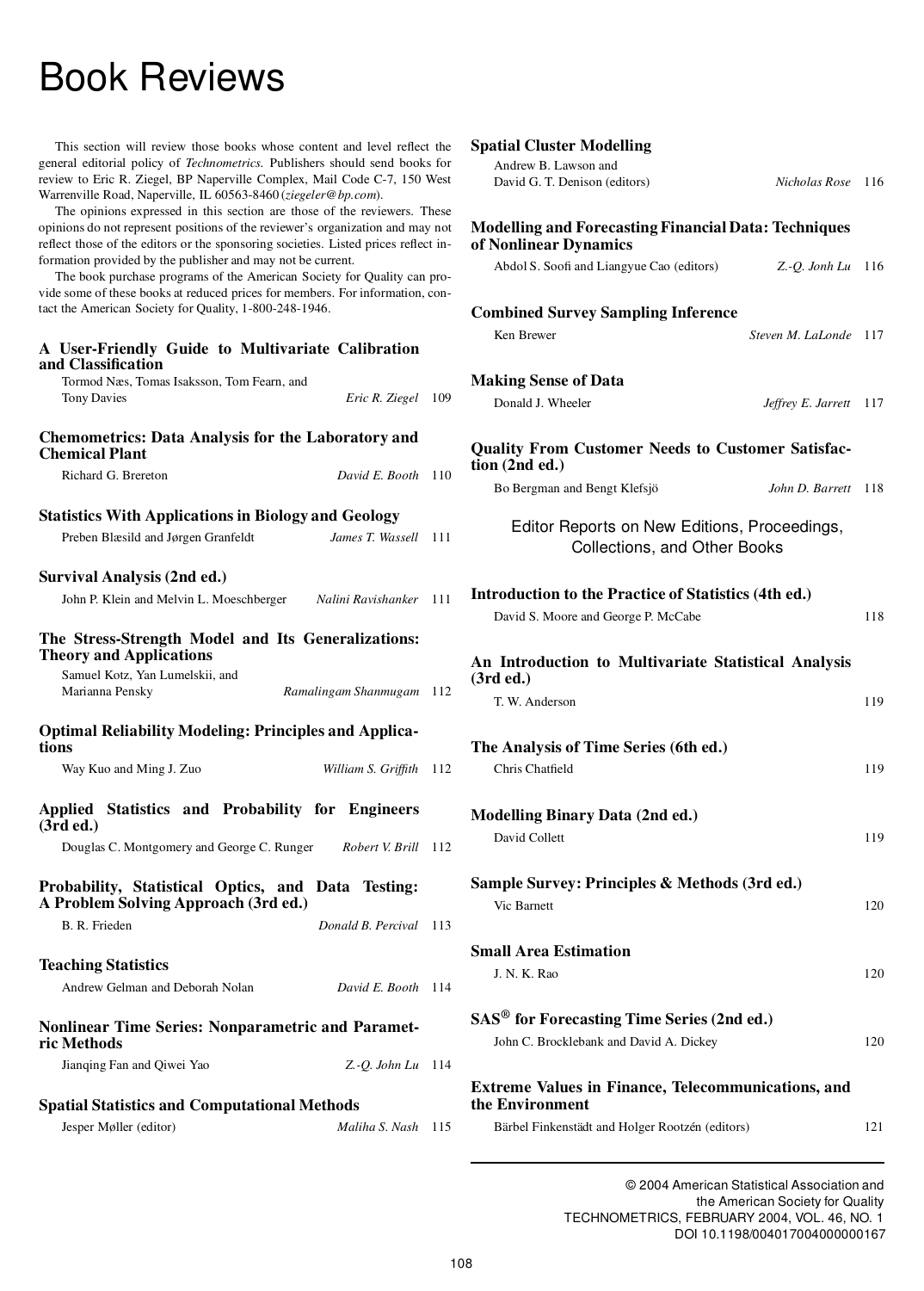# **Handbook of Statistics 21: Stochastic Processes: Modelling and Simulation**

| D. N. Shanbhag and C. R. Rao |  |
|------------------------------|--|
|------------------------------|--|

# **Statistical Data Mining and Knowledge Discovery**

| Hamparsum Bozdogan (editor)                         | 121 |  |
|-----------------------------------------------------|-----|--|
|                                                     |     |  |
| Statistical Modeling and Analysis for Database Mar- |     |  |
| keting                                              |     |  |

| <b>Bruce Ratner</b> | 121<br>141 |
|---------------------|------------|
|                     |            |

#### **Quantitative Methods in Population Health**

| Mari Palta                        | 122 |
|-----------------------------------|-----|
| Leading Six Sigma                 |     |
| Ronald D. Snee and Roger W. Hoerl | 122 |
| Forthcoming Reviews               | 123 |

**A User-Friendly Guide to Multivariate Calibration** and **Classification**, by Tormod NÆS, Tomas ISAKSSON, Tom FEARN, and Tony DAVIES,Chichester, U.K.: NIR Publications, 2002, ISBN 0-9528666-2-5,viii + 344 pp., \$75.00.

Contrary to the perceptions that people may have formed from my extended tenure as *Technometrics* Book Reviews Editor, I have other hobbies besides reading statistics books. For example, I am a serious collector of classical music recordings, especially operas. Publications of reviews for classical music on CDs all publish annual lists of their reviewers' choices for the year's best CDs. Well, if I had a similar feature, this would certainly top my list of favorite statistics books for the recent past. A book with "user-friendly" in its title would automatically grab my attention. This excellent book really is user-friendly, and I have read it with interest and enjoyment. This is a necessary library addition for anyone involved with chemometrics.

This is a privately published book. The first author was previously very familiar to me as an author of the first really comprehensive chemometrics textbook (Martens and Næs 1989), which was reviewed for *Technometrics* by Hagwood (1991). Unfortunately, someone permanently "borrowed" my copy of that book, and I have missed it on many occasions since then. This author and the second author together wrote a column, "The Chemometrics Space," in the *NIR News* from 1991 through 1995. Since then, the third author has written the column. Since 1989, the fourth author has been writing the chemometrics col umn in *Spectroscopy World*. The Preface, which is also the first chapter, credits this last author with "making the text as reader-friendly as possible" (p. 1). He did his job very well.

In nearly all of the chemometrics books that I have known, the authors have been chemists, and that situation persists here. The first two authors are from Norway, and the last two are from the United Kingdom. In the latter country, and probably in other parts of Europe too, it is possible to obtain a doctorate jointly in chemistry and statistics. As chemists, these authors are certainly very competent in many areas of statistics, especially multivariate statistics. As the publisher's name indicates, the book has emanated from applications in NIR spectroscopy. The authors have tried to generalize their material as much as possible. However there are chapters that relate strictly to NIR, and its applications comprise most of the illustrations. This is also mostly a book about calibration. Only the last of the 16 chapters (40 pages long) is devoted to classi fication. All of the rest of the book is concerned with applications in multivariate calibration.

Why is this book user-friendly? First, unlike the other books in the chemometrics literature that include significant coverage of multivariate calibration, this book presumes only "simple matrix algebra and basic statistics" (p. 2) as a necessary background. The book does a nice job of providing a lucid and basic introduction to linear calibration and collinearity in multiple regression as the motivation for the multivariate calibration problem. For the primary audience, the persons who actually calibrate NIR instruments, it is totally anchored in their applications. Some chapter topics, including data compression by Fourier analysis and the multiplicative scatter correction (MSC) of spectroscopic data, are very specific to spectroscopic applications. Beer's law is mentioned in several chapters. There is extensive use of visualization. There are even decent margin notes.

The basics of data reduction and calibration by principal components re gression (PCR) and partial least squares (PLS) are presented in Chapter 5. The issue of data standardization is discussed, because the audience for this book is not intended to be limited to users of NIR. One does not need to standardize for NIR or similar spectroscopic applications, because all predictors are dimensionally consistent. The chapter ends with a discussion of continuum re gression. Interpretation of the loadings and scores from PCR and PLS is discussed in Chapter 6. There is some interesting discussion of nonlinearity. The application in this chapter involves a mixture design. Chapter 7 offers variable selection as an alternative to dimension reduction in multivariate calibration, particularly for the cost-reduction benefit if fewer measurements would be necessary. Statisticians should find the application to wavelength selection for use in PLS models to be an interesting approach. In addition, modern methods, such as genetic algorithms and jackknifes, are discussed for the same situation.

Chapter 8 is for chemists. It focuses primarily on the Fourier transform, although it also includes a section on wavelets as an alternative methodology. Chapter 9 discusses nonlinearity issues in calibration. Several clever methods include using nonlinear effects to get simpler models, adding squares and cross-products in PCR or PLS, and such modern methods as locally weighted regression (LWR) and neural networks. Chapter 10, another chapter for the spectroscopy practitioner, describes MSC. This important data-handling methodology helps improve the predictive capabilities of PCR or PLS. Several other scatter correction methods are also presented. The nonlinearity theme continues in Chapter 11, which offers further consideration of LWR. An algorithmic approach is presented that involves dividing the samples into regions and using PCR within each of the regions. Quadratic functions can be added for flexibility. The same set of principal components is used for all samples. Several nonlinear methodologies are discussed in Chapter 12. First, polynomial PCA creates flexibility by adding squares and cross-predictors to the variables for PCA. Next, cluster analysis is used to create clusters for which linear calibration equations are appropriate. Finally, there is an extended discussion of feed-forward neural networks.

The vast array of modeling techniques clearly requires a full range of diagnostic evaluations. Chapter 13 focuses on the primary validation in calibration, the ability of the model to predict accurate results for future analyses. Generally, some test samples are withheld to evaluate the predictive capability and provide a measure of the root mean squared error. Predictive capability is fundamental to the entire process, because it also helps determine the number of multivariable components needed in the calibration model. The authors recom mend setting aside one-third of the samples. Confidence intervals, analysis of variance, and bootstrapping are the statistical methodologies used. A chapter is also devoted to outlier testing. Here the most interesting feature is the evaluation of *x*-outliers, which are detected graphically in the principal component space. Leverage statistics are calculated versus principal components, not versus the original *x*-variables. It is noted that the leverage points may cause the component to appear to be necessary, when it really is not. With the many online analyses using multivariable calibration models in place in the chemical industry, *x*-outlier analysis should be used as a routine screen.

The calibration material concludes with three brief chapters, one on the selection of samples and the other two on the use of the calibration equations. Experimental design for chemical spectral applications offers some unique opportunities, because the predictor variable set can have more than 1000 variables. Because obtaining response properties is often costly, one suggestion is to work with the sample spectra and get response properties on a diverse set of sufficient size. Sample representativeness actually applies in the principal component space. Cluster analysis can be used in this process. In calibration monitoring, analogous to the classical Deming funnel experiment, one does not use daily bias adjustments, so control charts for differences between lab and analyzer samples are recommended. Surprisingly, the authors suggest that subgroups of samples should be accumulated, for example weekly. Another im-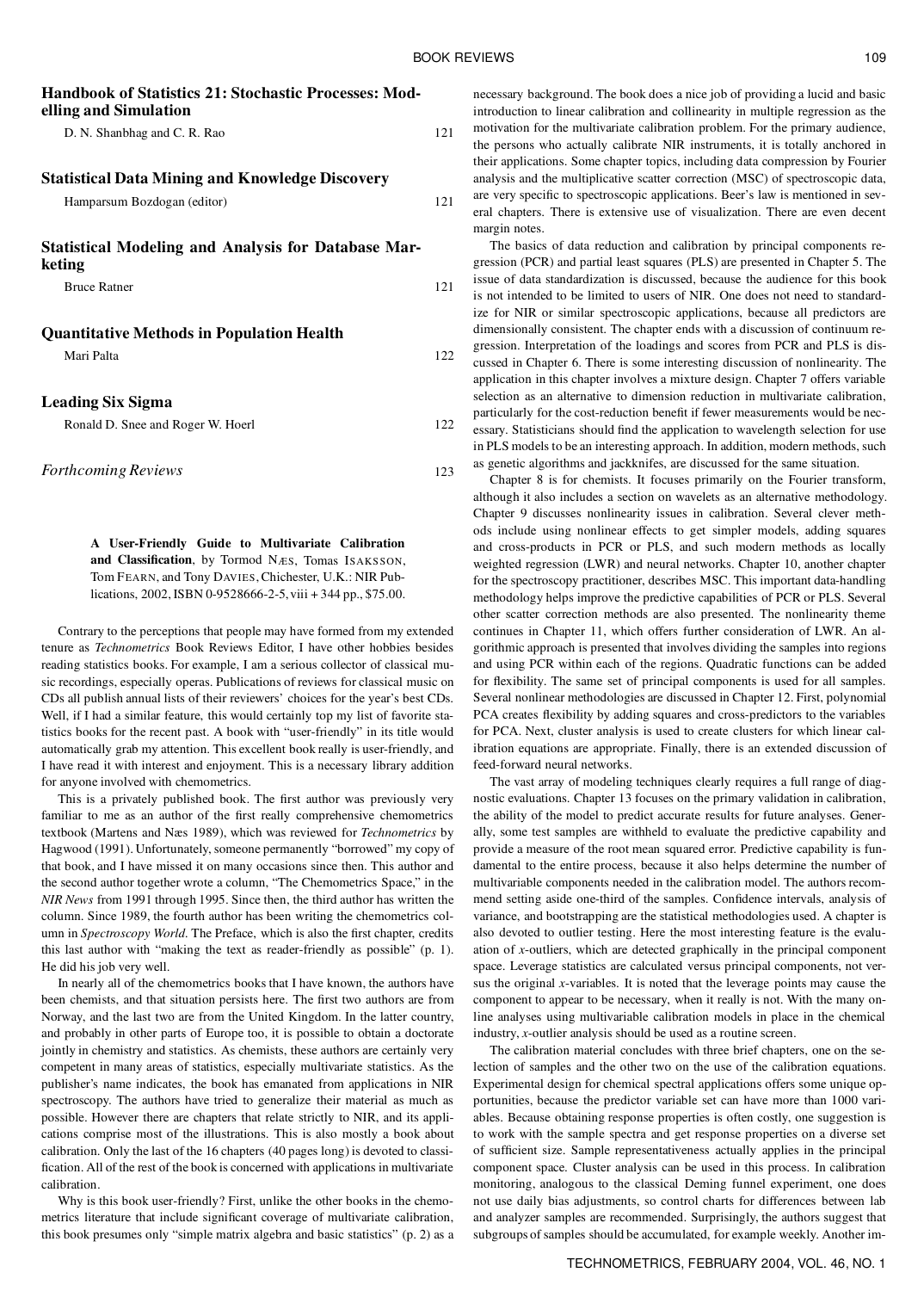portant issue in using calibrations is their transfer between instruments. Several different spectral transfer methods are discussed for use with a set of "standard" samples. There is also discussion of a couple of procedures for making the calibrations more robust.

Finally come the aforementioned 40 pages on clustering and discriminant analysis that represent the "and classification" portion of book. All but the last 10 of these pages are devoted to discriminant analysis. The authors note that discriminant analysis is simply calibration versus a categorical response, then proceed to draw parallels throughoutto calibration methods. They use Bayesian methods as the primary motivation for linear discriminant analysis and extend the development to a quadratic discriminant function for the situation where there are not common covariance matrices. Fisher's linear discriminant function is then explained and extended to canonical discrimination for more than two groups.Because of the use orspectral data, the multicollinearity issue arises again. Principal components, SIMCA, and DASCO are presented as solutions to this problem. A section on alternative methods considers *K*-nearest neighbors and discrimination via classification. Cluster analysis is presented first as methodology for principal components, but hierarchical, partitioning, and fuzzy methods are also presented.

The length of this review certainly indicates that much material has been presented in not many pages. The sparseness of the mathematics is mitigated in part by a 40-page Appendix A, "Technical Details." Although there are illustrations, they are all brief. There is no data analysis. The recent book by Martens and Martens (2001), reviewed by Bayne (2002), is an excellent resource for actual analysis of multivariate chemometrics data. Nevertheless, *A User-Friendly Guide to Multivariate Calibration and Classi cation* belongs on the bookshelf of any statistician or chemist who is involved with doing multivariate calibration.

> Eric R. ZIEGEL BP

#### REFERENCES

- Bayne, C. (2002), Review of *Multivariate Analysis of Quality: An Introduction*, by H. Martens and M. Martens, *Technometrics*, 44, 186–187.
- Hagwood, C. (1991), Review of*Multivariate Calibration*, by H. Martens and T. Næs, *Technometrics*, 33, 366–367.

Martens, H., and Martens, M. (2001), *Multivariate Analysis of Quality: An Introduction*, West Sussex, U.K.: Wiley.

Martens, H., and Næs, T. (1989), *Multivariate Calibration*, New York: Wiley.

**Chemometrics: Data Analysis for the Laboratory and Chemical Plant**, by Richard G. BRERETON, West Sussex, U.K.: Wiley, 2003, ISBN 0-471-48978-6, xiv + 489 pp., \$55.00 (paperback).

My background in chemometrics is somewhat strange. In graduate school, I kept switching between physical chemistry, statistics and genetics. I finally ended with a Ph.D. in physical chemistry, an MS in statistics, and coursework in genetics. I am now a professor of statistics. Given this background, I am in a somewhat unique position to review this book. In short, this is the best book that I have seen covering the entire field of modern chemometrics both for the academic and the industrial user. Most of the techniques used in modern chemometrics are in this book, and the coverage is extremely clear, well done, and very useful.

Some examples include the following:

- 1. Wavelet methods, which probably are going to be very important in the future, are discussed.
- 2. Software is provided for some of the methods, references to software for most of the other methods are given, and very clear discussions of the use of software are presented.
- 3. The discussion of all the methods is clear and complete. The goal is to understand the method and to apply it in a correct manner. The treatment is not "black box," and I think it is first rate.
- 4. The examples are clear, well chosen, and useful.
- 5. The discussion of calibration is excellent, but the terminology is a bit nonstandard for statisticians. As long as one knows this, there is no problem. The terminology issue extends to other methods as well. Again, just knowing that the terminology is a bit different is sufficient.
- TECHNOMETRICS, FEBRUARY 2004, VOL. 46, NO. 1
- 6. The use of graphical methods is, again, very well done. The use of ex ploratory data analysis is extensive. One also finds such methods as looking for multivariate outliers in the plane of the first two principal components of a multivariate data set.
- 7. There are good discussions of cross-validation, scaling, and standardization issues for multivariate models.
- 8. This book contains the best introductory discussion of fractional factorial designs that I am aware of.

Overall, I think this book is superior.

Having said that, I also found some things that I would like to see changed in a second edition. These include the following:

- 1. The Savitsky–Golay smoothing technique is discussed. However, only Savitsky and Golay's original article is included as a reference. Two modifications that are very important for proper use of the technique were published later; Sebastian, Booth, and Hu (1995) gave those references and discussed their use.
- 2. Other smoothers, such as loess (Grznar, Booth, and Sebastian 1997), could be discussed.
- 3. Neural networks are becoming important in chemistry (e.g., Hamburg, Booth, and Weinroth 1996), and could be discussed.
- 4. The coverage of discriminant analysis is limited to the linear, two-group case. A more general discussion would be of value.
- 5. This point is a bit longer. The author (as discussed on p. 2) had a bad experience with a statistician. He says, "I was told once by a very advanced mathematical student that it was necessary to understand Gallois (sic) field theory in order to perform multilevel calibration designs, and that everyone in chemometrics should know what a Krilov (sic) space is." I did study Galois theory, but was long gone from graduate school by the time I learned that it has a lot to do with experimental design. I think most people that deal in applications of standard designs do not need to know this. Those that do research in new designs may. I am afraid that I still have not come across Krylov spaces. (A session on the web introduced me to Krylov spaces. If one is researching new methods in statistical computing, they may be helpful. If not, they can be omitted by most of us.) We need to be careful about what we say, because we can turn people off to statistics. I bring this up because of comments the author makes on pages 46 and 47. He is somewhat dismissive of using confidence intervals and hypothesis tests to analyze data and that carries through to the rest of the book, stating that required normality assumptions do not apply, among other reasons. We know that in many cases such problems can be dealt with. The use of confidence intervals and hypothesis tests allow us to quantify uncertainty and deal with variability and thus helps us understand and apply our experimental results. I think the author was turned off to inferential statistics by comments such as the foregoing quote. I hope that he will reconsider inferential statistics and include more of it, as appropriate, in a future edition.
- 6. More references to the literature would be very helpful.

In summary, this is the best book on chemometrics that I have seen. I highly recommend it.

> David E. BOOTH Kent State University

# REFERENCES

- Grznar, J., Booth, D. E., and Sebastian, P. R. (1997), "The Use of Robust Smoothers in Nuclear Material Safeguards," *Journal of Chemical Information and Computer Science*, 37, 236–240.
- Hamburg, J. H., Booth, D. E., and Weinroth, G. J. (1996), "A Neural Network Approach to the Detection of Nuclear Material Losses," *Journal of Chemical Information and Computer Science*, 36, 544–553.
- Sebastian, P. R., Booth, D. E., and Hu, M. Y. (1995), "Using Polynomial Smoothing and Data Bounding for the Detection of Nuclear Material Diversions and Losses," *Journal of Chemical Information and Computer Science*, 35, 442–450.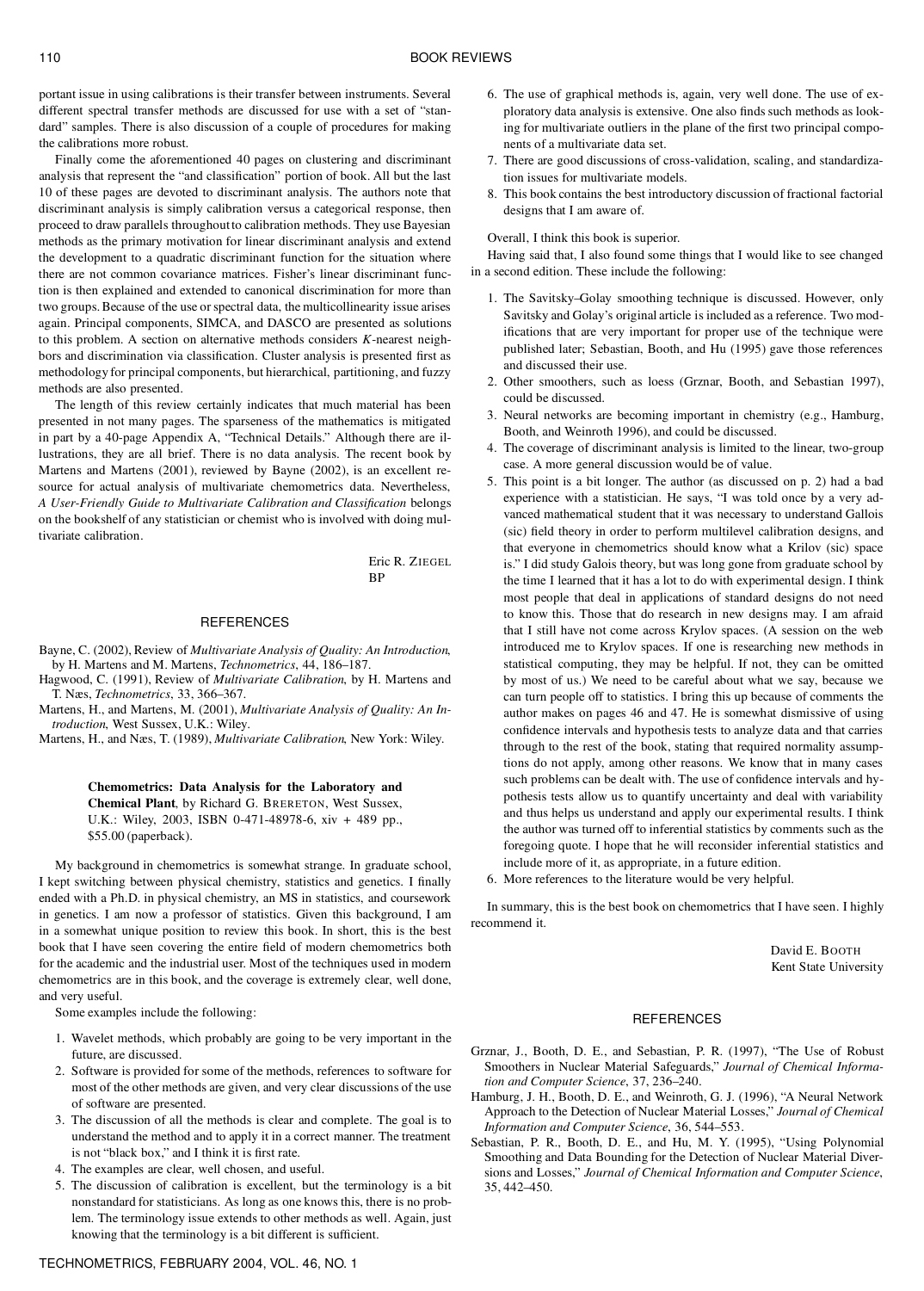**Statistics With Applications in Biology and Geology**, by Preben BLÆSILD and Jørgen GRANFELDT, Boca Raton, FL: Chapman & Hall/CRC, 2003, ISBN 1-58488-309-X, ix + 555 pp., \$59.95 (softcover).

If teaching statistics by example is your goal, then this book will provide a wealth of interesting examples that demonstrate the methods of statistics and practical data analysis. The focus of the book is biology and geology, as the title indicates, with a greater emphasis on biology. There are about 70 separate datasets in the examples and exercises, providing a great deal of material for teaching. About one-third of the examples and exercises are based on problems in geology, including sediment composition, sound propagation in rock, metal content of geologic samples, sand sifting rates, pH of core samples, shape and weight of stones, magnetism in lava flows, gas diffusion in stones, mineral content in water, earthquakes, sediment transport, wind direction, and orientation of crystals. The biological exercises and examples encompass problems related to fisheries taxonomy, vertebrate physiology, invertebrate population density and size distribution, ecology, toxicology, both plant and animal genetics, agronomy, microbiology, and human studies involving asthma, twin studies, cancer risks, chronic disease, and physiology.

The authors provide the data on their website along with SAS programs used for analysis. The book devotes more pages to displaying SAS program code than I enjoy reading, and much of this is redundant with the website, but the duplication of material may be helpful for students. The first example of a SAS program includes a SAS macro and programming using PROC IML, a matrix programming language within SAS. This is much too advanced for a student's first encounter with SAS, and is a challenge to even experienced SAS programmers. However, the website is well organized and enables the user to easily locate the programs for the specific examples.

The book comprises 12 chapters, beginning with a discussion of statistical models and inference in Chapter 1. Chapter 2 emphasizes graphics including histograms and probability plots. Chapter 3 discusses normally distributed data procedures, including one- and two-sample tests, one-way analysis of variance, and simple regression. Chapter 4 presents two-way analysis of variance with interaction as an example that extends the simple linear models. Chapter 5 discusses the concepts of power, noncentral distributions, and sample size efficiency through experimental design. Chapter 6 introduces correlation and the bivariate normal distribution. Chapter 7 presents the multinomial distribution and statistical methods for categorical data, and Chapter 8 introduces the Poisson distribution for analysis of rate data. Chapter 9 introduces Poisson and logistic regression as part of a brief discussion of generalized linear models. Chapter 10 presents methods for analyzing directional data in two and three dimensions using circular normal distributions (von Mises and Fisher distributions). Although concepts of maximum likelihood are briefly mentioned in various parts of the book, Chapter 11, "The Likelihood Method," offers more details and a discussion of quadratic approximation. Chapter 12 introduces some nonparametric tests for one-sample, two-sample, and *k*-sample Kruskal– Wallis tests.

Unfortunately, my copy of the book had too many printing errors, especially in the mathematical notation, which would cause confusion for students seeing this material for the first time. Some of the discussion assumes a background that is too advanced for the intended audience of undergraduate students in biology and geology. Discussions of subspaces, projections about the geometry of linear models, and the distinctions between "affine subspace" and "linear subspace" in the section on generalized linear models seem to be a distraction from the theme of practical data analysis in biology and geology. The book's strength lies in the emphasis on practical examples and realistic research problems that include many interesting datasets. The analyses are presented in a way to facilitate teaching the principles of statistics and the importance of quantitative studies to students in the natural sciences.

> James T. WASSELL National Institute for Occupational Safety and Health Centers for Disease Control and Prevention

**Survival Analysis (2nd ed.)**, by John P. KLEIN and Melvin L. MOESCHBERGER, New York: Springer-Verlag, 2003, ISBN 0-387-95399-X, xv + 536 pp., \$89.95.

Comprising 13 chapters and 5 appendixes, with 97 illustrations and several exercises at the end of each chapter, this book is an excellent graduate-level text for a course in survival analysis. Students will definitely find the authors' systematic treatment of topics, clear discussions and derivations, and numerous detailed examples useful. This book is also a good reference source for practicing statisticians, biostatisticians, and public health professionals with a basic statistics and applied statistics background. Although the examples are biomedical in nature, most methods described in the book for time-to-event data are applicable to other fields, including engineering and economics, and the book should be useful for researchers in these disciplines. The authors use semiparametric and nonparametric methods extensively, and also discuss parametric models. The "Practical Notes" and "Theoretical Notes" provided in many sections are very attractive and give readers information and citations beyond the material in the text.

Chapter 1 introduces 19 datasets that are used to illustrate various aspects of survival analysis throughout the text. These datasets pertain to biomedical or public health examples. As indicated in the Preface, these are available at the authors' website, accessible through the Springer website (*[http://www.springer](http://www.springerny.com)* $ny.com)$  $ny.com)$  or the first author's website, ([http://www.biostat.mcw.edu/homepgs/](http://www.biostat.mcw.edu/homepgs/klein/book.html) *[klein/book.htm](http://www.biostat.mcw.edu/homepgs/klein/book.html)l*), which also provides the book's outline, errata, and some SAS macros.

Chapter 2 defines and illustrates basic parameters related to time-to-event data, including the survival function, the hazard function, the density function, cumulative distribution function, and the mean and median residual life at a given time. Table 2.2 summarizes these parameters for 11 common parametric families. A discussion of summary statistics for competing risk probabilities is also included; these quantities are estimated in Chapter 4.

Chapter 3 describes censoring (right, left, and interval) and a common approach for the construction of the corresponding likelihood function. This chapter also defines truncation (left and right) and discusses the use of a conditional distribution for constructing the likelihood function. The counting process approach for construction of the likelihood with truncated or censored survival data is briefly described in the last section.

Chapter 4 describes nonparametric estimation of the cumulative hazard function and survival function for right-censored data. The product-limit estimator and associated confidence intervals are described and illustrated, and a confidence band for the survival function is also discussed. The chapter ends with a section on estimation of the survival function for right-censored and lefttruncated survival data. Chapter 5 presents estimation of the survival function under other schemes, including left censoring, double censoring, interval censoring, right-truncation, and grouped data.

Chapter 6 explores a few topics on estimation for univariate survival data. Kernel methods for estimating the hazard function are explained in Section 6.2. The next section summarizes estimation of excess mortality. Section 6.4 dis cusses Bayesian nonparametric estimation, incorporating MCMC methods.

Chapter 7 takes a detailed look at hypothesis testing for hazards, starting with the simplest single population case and going on to tests for two or more populations, tests for trend (via an ordered alternative), stratified tests (on levels of covariates), and Renyi-type tests (which are powerful in detecting crossing hazards). A new section on testing the equality of survival curves at a fixed time point is an attractive inclusion in the second edition.

Chapter 8 discusses the Cox proportional hazards model with fixed covariates (discrete or continuous). The partial likelihood is clearly explained and is illustrated with examples. Although this chapter generally treats the baseline hazard function as a nuisance parameter, the last section is devoted to estimation of the survival function via a variant of Breslow's estimator of the baseline cumulative hazard. Extensions to the proportional hazards model, such as inclusion of time-dependent covariates, stratified proportional hazards model, left-truncation, and a multistate model for handling time-varying effects, are discussed. Using several examples, Chapter 11 explains model assessment via Cox–Snell residuals, martingale residuals, deviance residuals, and influence diagnostics. Graphical methods for assessing the proportionality assumption are also presented.

Chapter 10 describes two additive hazards regression models. First, Aalen's nonparametric additive model for the conditional hazard given covariates is discussed in detail, allowing the regression coefficients to be functions of time.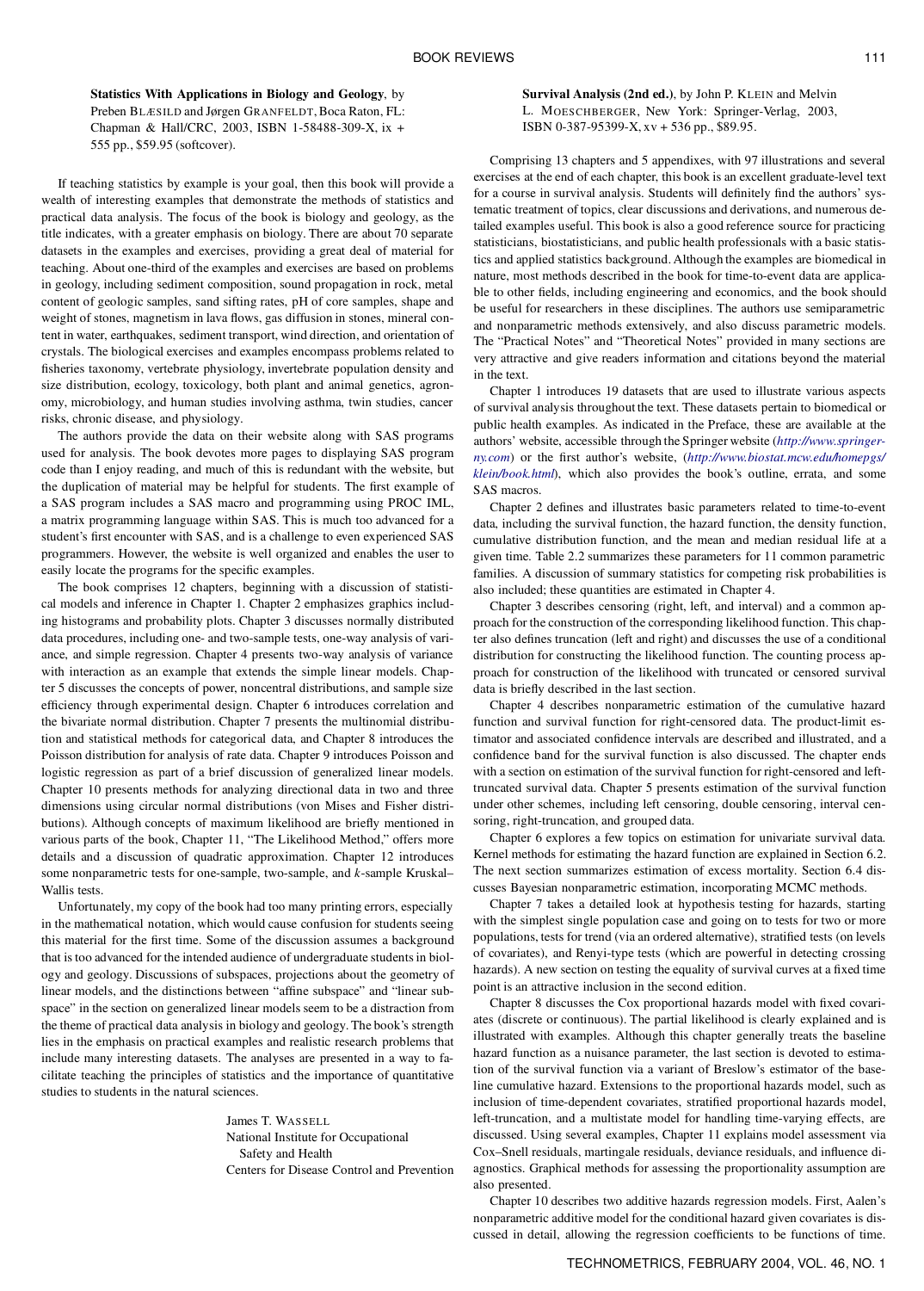Next, the authors discuss an additive model obtained by replacing the timevarying regression coefficients by constants. Chapter 12 presents regression models based on parametric distributions such as the Weibull or log-logistic distributions. Chapter 13 gives a brief summary of multivariate survival analysis, including measures of association and frailty models. This chapter is a good starting point for further study of multivariate survival analysis, for which the book by Hougaard (2000) is an excellent reference.

> Nalini RAVISHANKER University of Connecticut

# **REFERENCES**

Hougaard, P. (2000), *Analysis of Multivariate Survival Data*, New York: Springer-Verlag.

> **The Stress-Strength Model and Its Generalizations: Theory and Applications**, by Samuel KOTZ, Yan LUMELSKII, and Marianna PENSKY,River Edge, NJ: World Scientific Publishing, 2003, ISBN 981-238-057-4, xvii + 253 pp., \$52.00.

This book is all about the probability of one random variable, *X* (e.g., stress) is less than another random variable, *Y* (e.g., strength), and in which scenario the unit is considered safe and reliable. Otherwise, the unit is liable for failure and risky. The book's title is hence aptly chosen. In health applications, *X* and *Y* could be "susceptibility" and "immunity" to a disease.

The book has seven well-written chapters with an exhaustive bibliography. The exercises in each chapter make this a suitable textbook for a graduate-level course. At least one statistical theory course with sufficient calculus and probability background is necessary to follow the material in this book. The book covers such topics as *definition* and *history* of *stress-strength models; motivation for the importance of such concepts; maximum likelihood, Bayes, empirical Bayes, and uniformly minimum variance unbiased estimates of*  $P(X \leq Y)$ ; *interval estimation of P*.*X* < *Y*/*; necessary transformations; sampling from Rayleigh, exponential, normal, gamma, Pareto, Weibull,* and *Burr populations; bivariate and multivariate normal, elliptical, and exponential distributionswith their properties in relation to*  $P(X \le Y)$ ; *hypothesis testing, bootstrap, parametric, and nonparametric methods of making inference of P*.*X* < *Y*/*; estimation of P*.*X* < *Y* < *Z*/*; stochastic processes (including Markov models) for system reliability; linear models; and stochastic time series methods,* among others.

The applied case studies in rocket motor, military, medicine, and psychology applications strengthen the reader's interest, understanding, and appreciation of the concepts. Other interesting and valuable features of this book are similarities versus differences between the stress-strength model and receiver operating characteristic curve and the relationship between process capability index and the stress-strength model.

I enjoyed reading this well-explained book. I strongly recommend it to both theoretical and applied statisticians.

> Ramalingam SHANMUGAM Texas State University

**Optimal Reliability Modeling: Principles and Applications**, by Way KUO and Ming J. ZUO, Hoboken, NJ: Wiley, 2003, ISBN 0-471-39761-X, xvi + 544 pp., \$125.00.

The authors have produced an excellent book on the modeling of system reliability. It is a modern, up-to-date treatment of a number of topics and will be of interest to both the practicing engineer and those interested in reliability as a research topic. It has an extensive set of references and bibliography. An instructor wishing to adopt it as a textbook will need to supply problem sets for homework.

The book is concerned with probabilistic modeling and does not treat matters of statistical inference, which are treated in a number of other books. The book is organized into 12 chapters and covers a number of modern topics.

After a brief introductory chapter, the authors provide some basic probability theory and stochastic processes along with basic reliability concepts and common probability distributions in Chapter 2. Chapter 3 is an introduction to complexity analysis. Chapter 4 provides the basic introduction to the mathematical theory of binary structure functions and coherent systems. Here system logic and minimal path and cut sets are discussed, the notion of a module is introduced, and various performance measures including reliability and availability are discussed. Series and parallel and series-parallel and parallel-series, as well as warm and cold standby systems, are treated in some detail.

Chapter 5 describes the pivotal decomposition and studies methods for generating the minimal path and cut sets from reliability block diagrams. It then describes the inclusion-exclusion method and the sum-of-disjointproducts method for reliability evaluation. The chapter closes with discussions of Markov chain imbeddable structures, delta-star and star-delta transformations, and various methods of producing bounds for system reliability.

Chapter 6 discusses general methodology for system design. Here one finds discussions of redundancy, various measures of component importance, majorization, and optimal arrangements and designs. Chapters 7 and 8 deal with *k*-out-of-*n* systems and their designs. This is a popular type of redundancy in fault tolerant systems. Chapters 9 and 10 treat consecutive *k*-out-of-*n* systems and their design and multidimensional versions. Chapter 11 treats various extensions of the models in Chapters  $7-10$ , and the final chapter treats the important subject of multistate reliability models.

The authors have provided an up-to-date treatment of these topics. Those interested in the probabilistic end of reliability theory will find this an excellent book.

> William S. GRIFFITH University of Kentucky

**Applied Statistics and Probability for Engineers (3rd ed.)**, by Douglas C. MONTGOMERY and George C. RUNGER, Hoboken, NJ: Wiley, 2003, ISBN 0-471-20545-4, xiv + 706 pp., + CD, \$104.95.

It is a pleasure to review an application-orientated, introductory-level textbook on statistics that does not begin with the author commiserating with the math phobia of students and offering copious assurances that high school algebra is all the mathematics they will need. This book is primarily written as a text for students of engineering or the hard sciences who have had calculus through multiple integration (typically taught in second semester calculus). The only exception is the use of some matrix algebra in the chapter on multiple regression. For this and other reasons I would recommend this book for upper-level undergraduates or lower-level graduate students alike.

This is not a mathematically rigorous book. It does, however, take the attitude that the students are big kids now. They have the math; they are going to use it in other courses, so let's use some of it here. The effect is to turn an otherwise anemic introductory course into a full-course meal (with the last chapter being dessert). In some ways this book is like a standard graduate-level text for a mathematical introduction to probability and statistics where the statements of the theorems are kept and the proofs are replaced with many real world ex amples. Montgomery and Runger have spent many hours collaborating with industry and have a good idea of what statistical problem-solving skills engi neers need to know in the workplace. This is the most complete set of basic statistical methods I have ever seen covered in an introductory text. As a bonus, when the course is over, the text can also serve as an excellent reference.

Chapter 1 introduces the student to the role of statistical thinking in their en gineering/scientific understanding of how the world works. Deming's famous funnel experiment is discussed, along with the distinction between retrospective, observational and designed studies. Chapters 2–5 deal with probability theory. This covers a standard set of topics but at a level of detail not seen in most introductory books. For example, the chapters on distribution functions (3 and 4) cover not only the usual suspects (binomial, Poisson, normal, and uniform), but also a host of other useful characters including the geometric, hypergeometric, negative binomial, exponential, Erlang, gamma, Weibull, and lognormal distributions. Examples of when and how to use these are provided. Chapter 5 requires the most knowledge of calculus. It deals with joint, conditional, and marginal distributions.

Chapter 6 provides a needed break from the level of abstraction of the previ ous three chapters. It deals with samples, some simple summary statistics, and different ways to plot data. Minitab is used exclusively throughout the book for examples of computer outputs.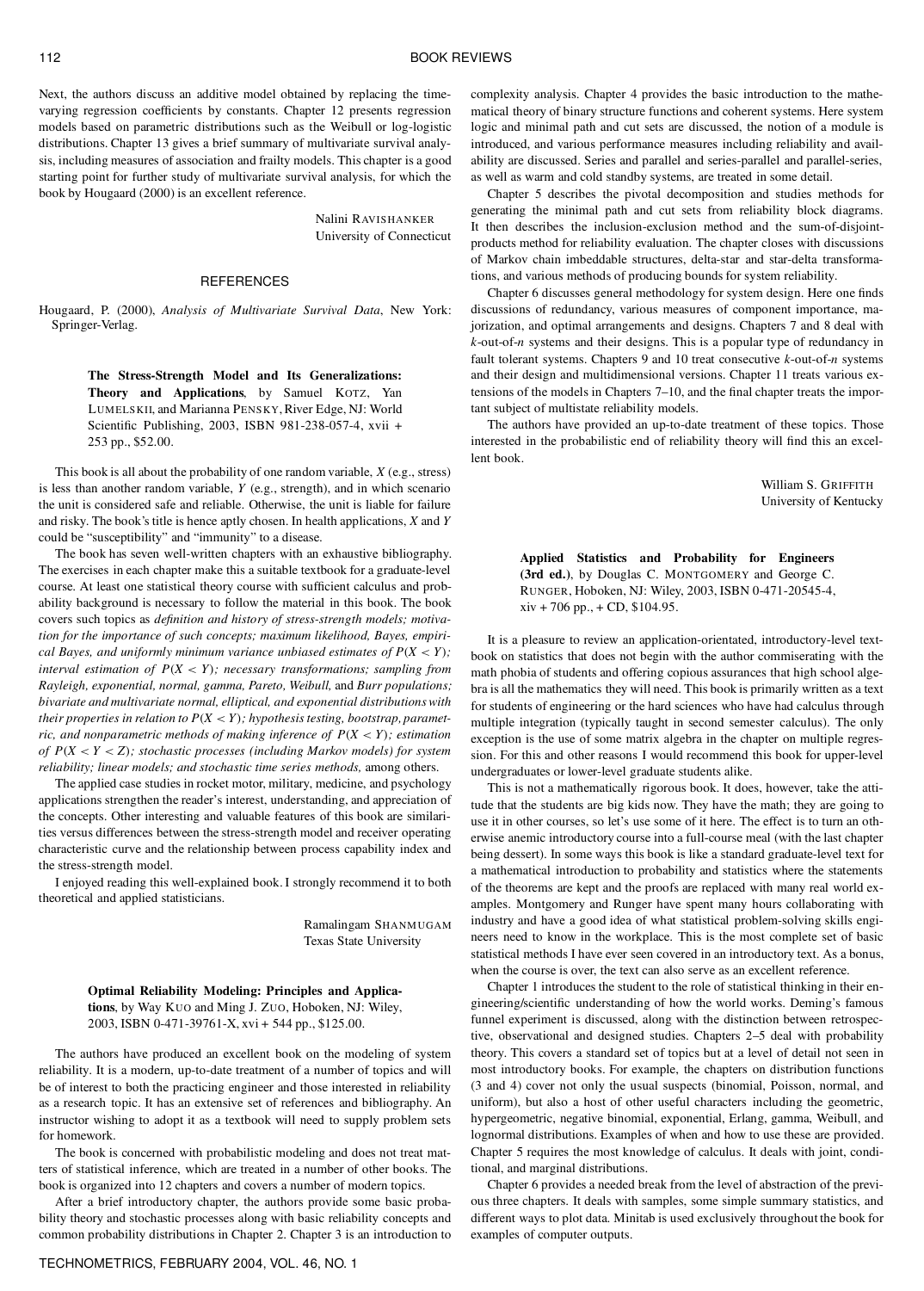Chapters 7–10 cover the core of the basic statistical methods taught in an entry-level, one-semester course. Topics covered include point estimates, interval estimates, and hypothesis testing for continuous variables and proportions. Again, what distinguishes this book is the breadth and depth of the coverage. Examples of this include the effective explanation, with examples, of the use of maximum likelihood and method of moments for parameter estimation. Besides discussing type I and II errors, the authors spend a good deal of time explaining statistical power, OC curves, how type II errors are calculated and, most importantly, how to make sample size calculations for a number of tests. Goodness of fit is covered not only for its use with contingency tables, but also for testing the validity of any purposed distribution function. This is all useful stuff.

Chapters 11–16 deal with material usually taught (if at all) in the second semester of an introductory course or in a second-year course on more advanced topics. The subjects covered are simple and multiple linear regression  $(11$  and  $12)$ , one-way ANOVA for fixed and random effects  $(13)$ , design of experiments (14), nonparametric statistics (15), and SQC (16). Chapters 11–15 are a veritable tour de force through their respective subject matters. I think that these chapters border on too much too fast (more on this below). Chapter 16 slows down and ends with some perspectives on the use of statistical methods in corporate America. No reference is made to 6-Sigma or any other corporate-wide program. I think thisis wise, because corporate initiatives come and go but basic, sound statistical methods have a much longer life time (I first learned about DOEs and control charts during the total quality heyday of the mid 1980s).

Answers to most of the odd-numbered problems are included in an appendix. Other appendixes contain a good bibliography for further study and a glossary of terms. The book comes with a CD that contains a complete e-copy of the text plus more. The "more" includes complete datasets for some of the exam ples and problems in the text, completely worked out solutions to a number of the problems, and topics not covered in the paper version. The latter are usu ally more advanced topics like bootstrapping methods, a proof that the sample standard deviation is biased, lack-of-fit tests, ridge regression, and nonlinear regression models to name a few.

I have only one non "nitpicky" issue with this book. Sometimes the authors get too technical for the intended reader. It is as if they switch and address a more academic, or at least more statistically savvy audience. For example, consider their definition of a random variable: "A random variable is a function that assigns a real number to each outcome in the sample space of a random experiment" (p. 54). True, but unless the student is a math major, more explanation than the authors provided is needed to make the intent of this definition clear.

In the first 10 chapters, this is an episodic problem. In Chapters  $11-15$  the question of whom they are writing to becomes more of an issue. The authors wrote their book under the assumption that this may be the only course in statistics that the reader will have. Consequently, they filled it with most of what a practicing engineer will need to know. There is indeed a rich array of tools presented in these chapters. For example, the two chapters on linear regression cover variance inflation factors, Mallows's  $C\hat{p}$ , the Cook distance, the PRESS statistic, regression with dummy variables, and a host of model-building methods, all very useful and most of them typically taught in a subsequent course devoted to linear regression models. The same comments can be made about the other chapters in this section.

The downside is that the background needed to understand the material is presented at a level and a pace that I think will be beyond most of the intended students. The variance estimators, some of the matrix algebra, the partitioning of sums of squares, and degrees of freedom come pretty fast and furious. The presentation is concise and precise to the point at which much of the pedagogical hand-holding appropriate to an introductory text is missing. It is as if the primary intent in these chapters is to write a highly annotated reference book. For a general practitioner of statistics (like this reviewer), the material in these chapters is excellent. For engineers taking their first course in statistics, I fear this too dense. In short, I wish they would slow down in these chapters and spend some more words on explaining "physically, what does this mean and why is it important?" Having said this, I would also add that in the hands of a good teacher, the necessary embellishments could be provided in the classroom that will bridge the "split audience" issue.

This book is as applied and thorough a preparation for the real engineering world as can be expected in a one-year course. The only important material missing is a chapter on reliability modeling.(Reviewers of the previoustwo editions also made this recommendation.) I think this book will be a long reach for students taking their first course in statistics; but if they can stay the course, they

will be far up on the learning curve for the application of statistics to problem solving. This book will also serve as an excellent reference for the practicing industrial statistician.

> Robert V. BRILL Astaris LLC

# **Probability, Statistical Optics, and Data Testing: A Problem Solving Approach (3rd ed.)**, by B. R. FRIEDEN, Berlin: Springer-Verlag, 2001, ISBN 3-540-41708-7, xxiv + 493 pp., \$79.95.

There is a minor industry devoted to producing books whose titles could be "Probability and Statistics for *X*," where *X* stands for a needy group (e.g., industrial engineers, climatologists, "dummies"). For the book under review,  $X$  is "students interested in optical applications." A review of a book from this genre should address two questions. First, how closely is the book tied to what members of *X* are assumed to know? According to the author, the level of presentation requires an understanding of calculus and the basics of matrix ma nipulations, but "prior formal education in optics is not strictly needed." This latter claim needs to be qualified. The first substantive optical example occurs in Section 2.10, where knowledge of concepts such as "incoherent object" and "intensity profile" is presumed. Readers without a decent background in physics or a related field will have a difficult time tiptoeing through this section and much of the rest of this book.

Second, how well does the book introduce the basic ideas of probability (Chaps. 2–8, roughly half the book) and statistics (Chaps. 9–17)? The general style in each chapter is to introduce the theory and then illustrate the concepts via substantive applications related to optics (although nonoptical ex amples do crop up involving, e.g., state lotteries, the existence of intelligent life in the universe, and the bull/bear behavior of stock markets). Chapter 1 is a short introduction, with a gem of a mini-essay on chance versus determinism. Chapter 2 is an informal (nonset theoretical) presentation of probability theory. Chapter 3, "Continuous Random Variables," introduces the usual suspects, including probability density functions (PDFs), their moments, and the Poisson, binomial, uniform, exponential, normal and Cauchy distributions, along with some not commonly encountered in an introductory text (a distribution based on the square of the sinc function and a slew of information measures). Chapter 4, "Fourier Methods in Probability," begins with the statement that "there is probably no aspect of probability theory that is easier to learn than its Fourier aspect"—arguably true for students of optics, but questionable for others. The emphasis here is on using the characteristic function to compute moments for a PDF, to determine the PDF for sums of independent random variables (RVs), and to prove a simple version of the central limit theorem. The developments in this chapter are generally good, with some particularly nice examples of sums of RVs in optical applications that do not converge to a nor mal RV; however, there are two discordant notes. Section 4.15.2 has a bizarre discussion about estimating the unknown mean value,  $\mu$ , for a normal RV  $X$ , in which a nonsensical method to "substantially narrow the range of possibilities" for  $\mu$  is proposed based on purposely adding random noise to a random sample from *X* and subtracting a histogram of the noise-contaminated sample from a histogram of the noise-free sample. Chapters 5 and 6 discuss transformations of RVs and the binomial distribution (and its relationship to the Poisson and normal distributions). Chapter 7 is a short, but serviceable, introduction to using uniformly distributed random deviates for generating random deviates from a prescribed PDF; however, the author's opening comment that "most large computers are capable of generating random numbers of only one variety uniformly random numbers over the interval  $(0,1)$ " will strike S-PLUS and Matlab users as rather quaint. Chapter 8 introduces the notion of stochastic processes, but the author's approach is nonstandard and confusing. For exam ple, a stochastic process is defined as a family of curves (the ensemble) that is parameterized by an RV or a vector of RVs, whereas the standard definition is "a family  ${X(t)}$  of RVs indexed by the symbol *t*, where *t* belongs to some given index set" (Priestley 1981). The author's definition leads the reader to puzzle over what parameterization would be appropriate for the ensemble associated with normally distributed stationary processes. The definitions for "autocorrelation" and "autocorrelation coefficient" are also nonstandard, the latter being a mean-corrected version of the former, with both actually being covariances rather than correlations. The power spectrum is defined as a limiting Fourier transform of the "autocorrelation," with no statements about what mathematical conditions are needed for the limit to exist. What is commonly called the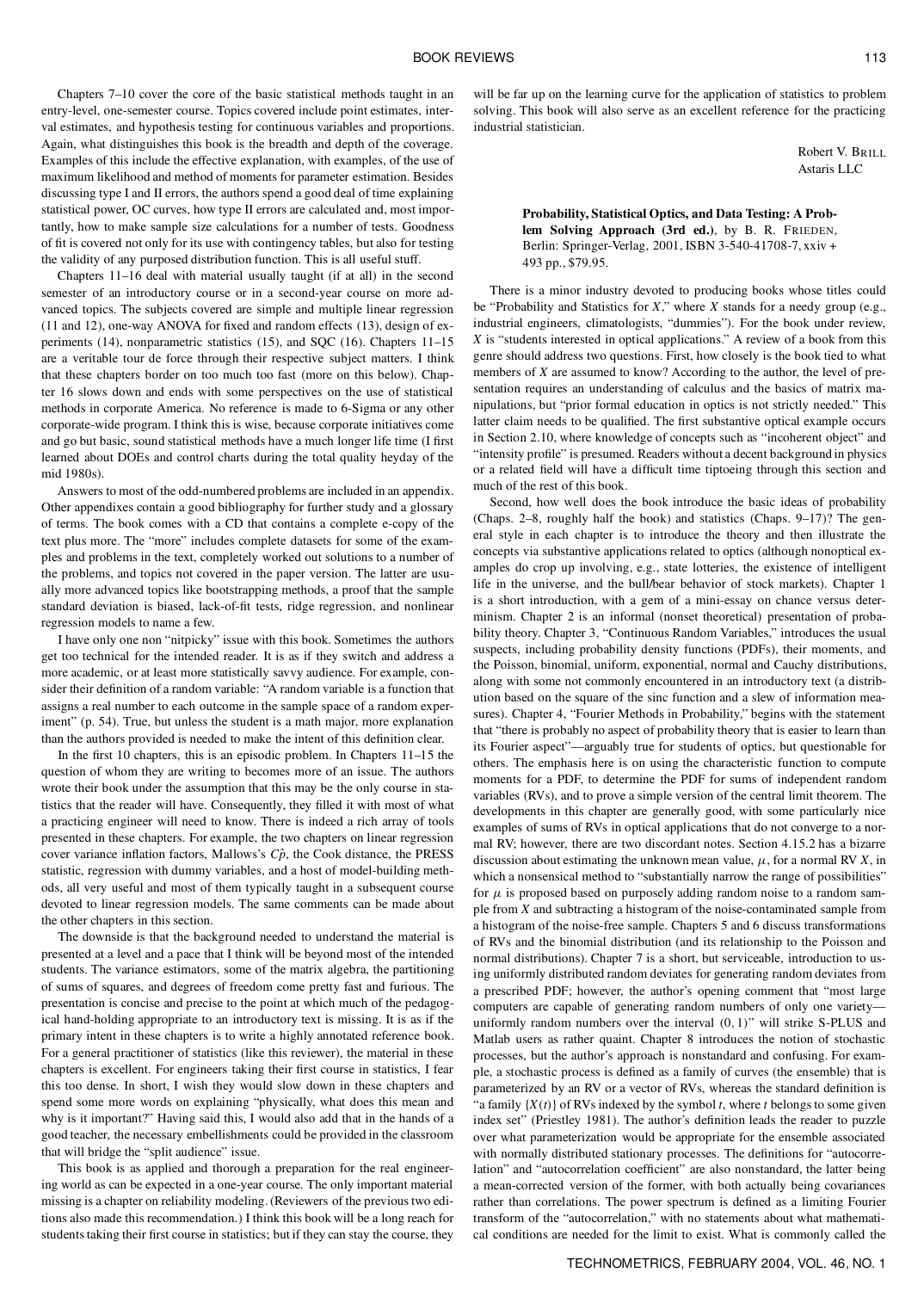gain function (i.e., the absolute value of the transfer function) is here termed the "modulation transfer function."

Chapter 9, the first chapter on statistical theory, discusses the statistical properties of the sample mean, weighted averages, sample variance, and sample me dian under various distributional assumptions about the underlying independent and identically distributed (iid) data (normal, binomial, and a specialized PDF proportional to the square of a sinc function). The discussions are generally good (particularly for the squared sinc function), although the one on weighted averages might prove to be too abstract for those with little experience in data analysis. Chapter 10 is supposedly a discussion of the estimation of probability laws. Ignoring its confusing introduction, this chapter starts promisingly enough with a section on the orthogonal function approach to estimating PDFs from iid data. A follow-up section discusses a variation involving a Karhunen– Loeve expansion, in which the author fails to point out the practical limitation that knowledge of the unknown PDF is needed to construct the orthogonal functions. After this section, the chapter takes off on a major departure. The data are no longer assumed to be iid realizations of RVs, but rather are taken to be perfectly known functions of the unknown PDF (e.g., our "data" are the mean and variance of the unknown PDF). Under this framework, the author dis cusses a Bayesian-like approach called the "principle of maximum probability" and relates it to the maximum entropy approach. From a purely mathematical standpoint, this material is fascinating and should be required reading for all advocates of the maximum entropy principle; unfortunately, because of the bizarre notion of what constitutes data, it is only marginally relevant to the statistical problem of PDF estimation.

Chapters 11, 12, and 13 provide fairly standard discussions on the chisquared test for significance departures from a prespecified distribution, the one-sample *t* test for a mean and the *F* test for equality of the variances. Chapters 14 and 15 are bare bones introductionsto least squares theory and principal components analysis, whereas Chapter 16 is basically a discussion of Bayesian statistical theory in the context of assessing whether or not coin flips are biased. The book's final chapter, 17, "Introduction to Estimation Methods," starts with a nice overview of maximum likelihood estimators, the Cramer–Rao and Bhattacharyya lower bounds, and Bayesian estimation theory (although purists will object because of the lack of statements about conditions needed for vari ous results to hold). However, as in Chapter 10, the text then takes a major departure away from what most *Technometrics* readers would consider statistical estimation theory. The author discusses a "Fisher information-based approach" that "aims to find the true probability law describing a physical phenomenon by deriving a wave equation that defines the law." This portion of the chapter (which at times has the flavor of a philosophical discussion) is evidently a synopsis of another book by the same author (Frieden 1998).

Missing from this book are many topics that have received considerable attention over the last 20 years in *Technometrics* (bootstrapping and nonparametric regression being two prominent examples). This bias toward older techniques is probably explained by the fact that this book is the third edition of a text that first appeared in 1983. The reference lists for Chapters 1–16 include only a smattering of papers and books that have appeared after 1990. (Indeed, the author has not even bothered to update the references for several booksthat themselves are now out in newer editions.) Chapter 17 does have numerous ref erences from the last decade and seems to be the main motivation for this new edition, but owners of previous editions might look carefully at the Preface to this edition before purchasing.

I am reluctant to recommend *Probability, Statistical Optics and Data Testing* as a textbook for beginning students because of its lack of coverage of important new topics in statistics and because of too many quirky nonstandard definitions that will make it difficult for students to then jump into the bulk of the statistical and engineering literature. There are, however, some real gems contained in the optical applications and the numerous exercises that the author provides. I would encourage instructors and students of the physical sciences to seek out this book for some challenging applications and statistical problems. Alas, in keeping with the generally dated flavor of the book, the author states that "answers to selected problems may be obtained by writing to the author directly, and enclosing a stamped, self-addressed envelope (about  $8\frac{1}{2} \times 11$  in) for return"—an odd approach in an age of e-mail permitting bulky attachments.

> Donald B. PERCIVAL University of Washington

# REFERENCES

Frieden, B. R. (1998), *Physics From Fisher Information: A Uni cation*, Cambridge, U.K.: Cambridge University Press.

Priestley, M. B. (1981), *Spectral Analysis and Time Series*, London: Academic Press.

# **Teaching Statistics**, by Andrew GELMAN and Deborah NOLAN, New York: Oxford University Press, 2002, ISBN 0-19-857224, xv + 299 pp., \$40.00 (paperback).

The subtitle of this book is "A Bag of Tricks," and that is what this book is. The authors attempt to provide learning exercises for some of the more difficultto-teach parts of statistics courses. The emphasis is on a noncalculus-based introductory course, but attention is also paid to mathematical statistics, decision theory and Bayesian statistics, survey sampling, and probability. The latter sections are much shorter than the extensive material for an introductory course. The basic assumption is that the students in the introductory course are reason ably adept at algebra and that the teaching is done in a traditional classroom with fewer than about 50 students.

The exercises presented here for the introductory course are by and large quite good. They are also by and large hands-on exercises that are good both to increase student interest and to increase the learning of somewhat-difficult topics. I have dog-eared my copy of the book to mark particular exercises that I plan to try in my course next semester. These include exercises on transformations of data, steps in data collection, design and data collection in experiments, conditional probability, and regression with interaction, to name but a few. The book also includes a course plan with times broken up in approximate 10-minute intervals to cover the usual topics using these exercises. Although most experienced instructors will not want to adopt this plan entirely, it does give one a good idea of about how much time these exercises might take in a real class. However, a beginning instructor could do far worse than simply adopt their plan as is.

The coverage in the case of the more advanced courses is a bit uneven. Survey sampling is dealt with quite well. The other included subjects provide good ideas, but most instructors will not want to limit themselves to just the suggestions made in this book. As usual, I have suggestions for the second edition. I would add material on quality control. The red bead experiment is but one example of some things that could be done. Exercises for elementary control charts and similar topics would be useful to many instructors. I would like to see the material for the more advanced courses increased, because those of us that teach those courses are always in need of new ideas as well as datasets. In particular, I would like to see the coverage for advanced topics extended to include advanced (beyond the introductory course level) linear models and experimental design, and if possible even some material on time series and multivariate analysis. I realize that I am asking for a lot, but new ideas are really needed in all of these areas. Finally, I would ask the authors to consider adding material for two situations that are now common at my university, introductory statistics courses taught to sections of 150–200 students and distance learning sections taught using a teleconference mode with no instructors at the remote sites. We could really use help here.

In summary, *Teaching Statistics* is a first-rate book that should be on the shelf of just about every statistics instructor. The exercises in the "bag of tricks" are very good and should be quite helpful. I also look forward to a second edition, which could be of even more help.

> David E. BOOTH Kent State University

**Nonlinear Time Series: Nonparametric and Parametric Methods**, by Jianqing FAN and Qiwei YAO, New York: Springer-Verlag, 2003, ISBN 0-387-95170-9, xi + 551 pp., \$79.95.

This is both a monograph and a textbook on time series analysis. The focus is on nonparametric regression techniques for nonstationary and nonlinear time series. The argument for nonparametric techniques in time series is aptly provided by the authors in the Preface: "Technological inventions have led to the explosion in data collection.... Nonparametric techniques provide useful exploratory tools for this venture, including suggestion of new parametric models and validation of existing ones." The book contains the following chapters: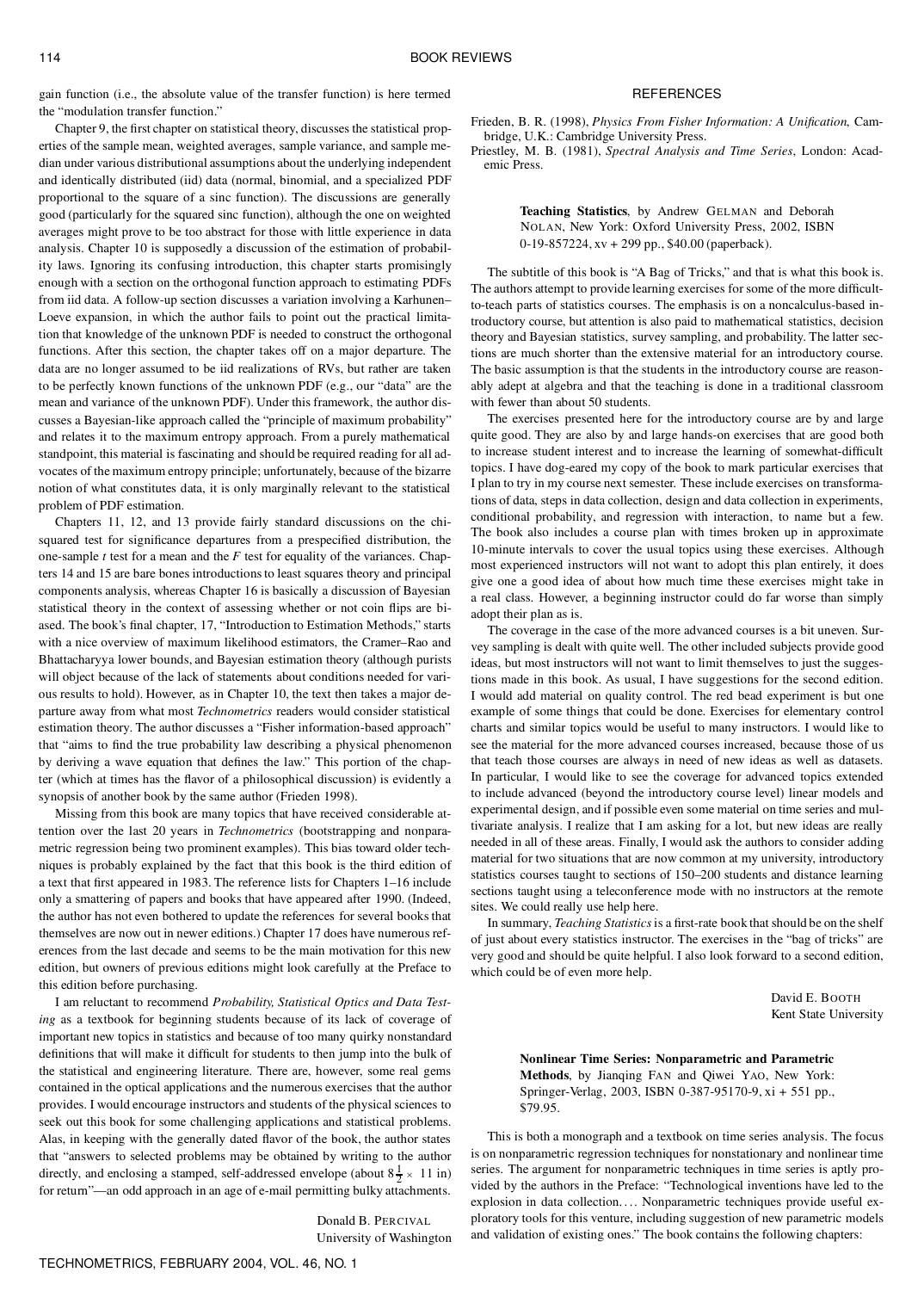- 1. Introduction
- 2. Characteristics of Time Series
- 3. ARMA Modeling and Forecasting
- 4. Parametric Nonlinear Time Series Models
- 5. Nonparametric Density Estimation
- 6. Smoothing in Time Series
- 7. Spectral Density Estimation and Its Applications
- 8. Nonparametric Models
- 9. Model Validation
- 10. Nonlinear Prediction.

The authors have indicated in the Preface (p. ix) the logical structure of the chapters, and I particularly like the path of using chapters  $1 \rightarrow 2 \rightarrow 3 \rightarrow 4 \rightarrow 7 \rightarrow$  $8 \rightarrow 10$  as a very workable course on time series analysis. The surprising inclusion of three chapters on linear time series techniques (Chaps. 2, 3, and 7) together with introductory Chapter 1 provides a good coverage of linear time series analysis at the level of the text by Brockwell and Davis (1991). In addition, Chapter 2 contains some useful results on ergodic processes and mixing, which should prove handy for researchers. Chapter 7 contains some recent research results on spectral estimation and model validation. Presentation of nonlinear theory starts in Chapter 4, which gives a brief but essential review of some of the very useful nonlinear parametric time series models, including threshold, bilinear, ARCH, and GARCH models. The coverage of GARCH models in a general textbook is particularly appropriate, because these models have become very popular for analyzing economical and financial data (Zivot and Wang 2002). Because an important property of GARCH and other models is the martingale difference structure in the errors, I suggest that in future editions the authors make more use of the martingale difference model, which I find to be a more natural and realistic framework for many nonlinear models (e.g., Lu 1999a, b).

Chapter 5 covers kernel density estimation, which is an analog of moving average in time series. The kernel (moving average) idea underlies most other nonparametric methods covered in the book. The local polynomial modeling approach popularized by one of the authors, also known as locally weighted regression, can be considered an extension of the kernel/moving average idea. In particular, the local linear and local quadratic fittings have some nice properties, including automatic bias correction in boundary and nonuniform design problems, that make them attractive in a number of applications, including nonlinear prediction and derivative estimation. Naturally, the local polynomial method is heavily featured in this book and is discussed in the context of various time series problems (Chaps. 6, 7, 8, and 10).

Chapter 6 provides a key introduction to the techniques used later on in the book, and focuses on the univariate case only. The multivariate case is discussed in Chapter 8, which includes discussions on multivariate local polynomial re gression, functional coefficient autoregression, additive models, and models for violatility function or conditional variance. I really enjoyed reading this chapter, which showcases some of the recent developments in nonparametric time series analysis. Personally, I would like to see more emphasis on the multivariate local polynomial method, which I consider more realistic models for state-space modeling and prediction (Lu 1999a) than the univariate case, which may be of pedagogical interest only. I guess the reason is probably the worry over the issue of "curse of dimensionality" (pp. 19, 317). However, I do not think this is a fair argument against nonparametric methods such as kernel or local polynomial, because in many real problems there is often low-dimensional structure in the high-dimensional state space, and there are ample evidences that this is really an advantage for high-dimensional prediction (Lu 1999b).

There are two remaining chapters on which I now comment. Chapter 9, on model validation, is basically an account of one of the authors' own work on nonparametric hypothesis testing, which I think is very novel. However, in real applications I recommend that users extensively use graphical tools and ex ploratory techniques to examine the raw data and residuals before making the inferential step as a final confirmation. Chapter 10, on nonlinear prediction, contains some of the very recent research results on nonlinear prediction. I think that some of the discussions on ways of expressing prediction could apply to other nonlinear prediction methods, such as that of Soofi and Cao (2002), which contains a broad range of multivariate nonlinear prediction techniques. Interested readers are also encouraged to consult the book by Chan and Tong (2001) for discussions of the interesting ramifications of nonlinear prediction from the viewpoints of dynamical systems and chaos.

Nonlinear time series certainly has been an exciting area in which to work in the period after publication of the seminal works of Priestley (1988) and Tong (1990). Given the fact that this research area has grown so fast, the authors have done an excellent job in summarizing some of the recent research work. The "Bibliographic Notes" sections at the end of each chapter should give much broader information and be very helpful in locating relevant literature. Because I have been asked to comment on the book's merits for practical workers in physical and engineering sciences, I must state that practical workers may find the level of mathematics a bit intimidating. This is undoubtedly a very theoretical book, even though most of the techniques discussed are so popular that researchers may not realize that they are using them all the time. A case in point is the lowess, or loess, methodology developed by Bill Cleveland and co-workers at Lucent, made available in S-PLUS and SAS. The book also nicely illustrates the connection between the kernel-type method and the widely known exponential smoothing method (Sec. 6.2) and nonparametric spectral estimation (Sec. 7.2). The book's website made available by the authors provides the datasets and S-PLUS programs used in the book's examples. Readers interested in trying out the techniques discussed in the book should find the website very useful.

Overall, I think that the authors should be congratulated for writing a coherent monograph on modern time series analysis with a focus on nonparametric approaches. I believe that this book will become a standard reference in this area and remain so for a long time. Graduate students in statistics, economics, and financial engineering should be happy to have a much-needed textbook on modern time series methods, which covers not only ARIMA models, but also the newer and more flexible nonlinear and nonparametric techniques.

> Z.-Q. John LU National Institute of Standards and Technology

#### **REFERENCES**

- Brockwell, P. J., and Davis, R. A. (1991), *Time Series: Theory and Methods* (2nd ed.), New York: Springer.
- Chan, K. S., and Tong, H. (2001), *Chaos: A Statistical Perspective*, New York: Springer-Verlag.
- Lu, Z.-Q. (1999a), "Multivariate Local Polynomial Fitting for Martingale Nonlinear Regression Models," *Annals of Instititute of Statistical Mathematics*, 51, 691–706.
- (1999b), "Nonparametric Regression With Singular Design," *Journal of Multivariate Analysis*, 70, 177–201.
- Priestley, M. B. (1988), *Nonlinear and Non-Stationary Time Series Analysis*, New York: Academic Press.
- Soofi, A., and Cao, L. (eds.) (2002), *Modeling and Forecasting Financial Data: Techniques of Nonlinear Dynamics*, Dordrecht: Kluwer Academic Publishers.
- Tong, H. (1990), *Nonlinear Time Series: A Dynamical System Approach*, Oxford, U.K.: Oxford University Press.
- Zivot, E., and Wang, J. (2002), *Modeling Financial Time Series With S-PLUS*, New York: Springer.

**Spatial Statistics and Computational Methods**, edited by Jesper MØLLER, New York: Springer-Verlag, 2003, ISBN 0-387-00136-0, xiv + 202 pp., \$59.95.

This book is a compilation of lecture notes from a number of distinguished professors from the United States, England, France, and Germany. This type of publication in statistics is specifically useful for postgraduate students and scientists. This book comprises more than 190 pages organized into four chapters. References, software citations, and others are given at the end each chapter. Application of Markov chain Monte Carlo (MCMC) and spatial statistics are introduced and discussed using data and software to accommodate present day needs for many scientists. Many of the examples introduced are based on the European Union's TMR network.

Chapter 1 is an introduction to MCMC and spatial statistics, written by P. Dellaportas and G. Roberts. This chapter was set as a tutorial to prepare the readers for the coming chapters. Discussions of the Gibbs sampler and Metropolis–Hasting algorithm are supported by practical implementation and illustrative example.

Chapter 2 provides an introduction to model-based geostatistics, written by P. Diggle, P. Ribeiro Jr., and O. Christensen. The Swissrainfall data and residual contamination of Rongelap Island were introduced. Prediction and parameter estimate were introduced using Gaussian model and variogram analyses.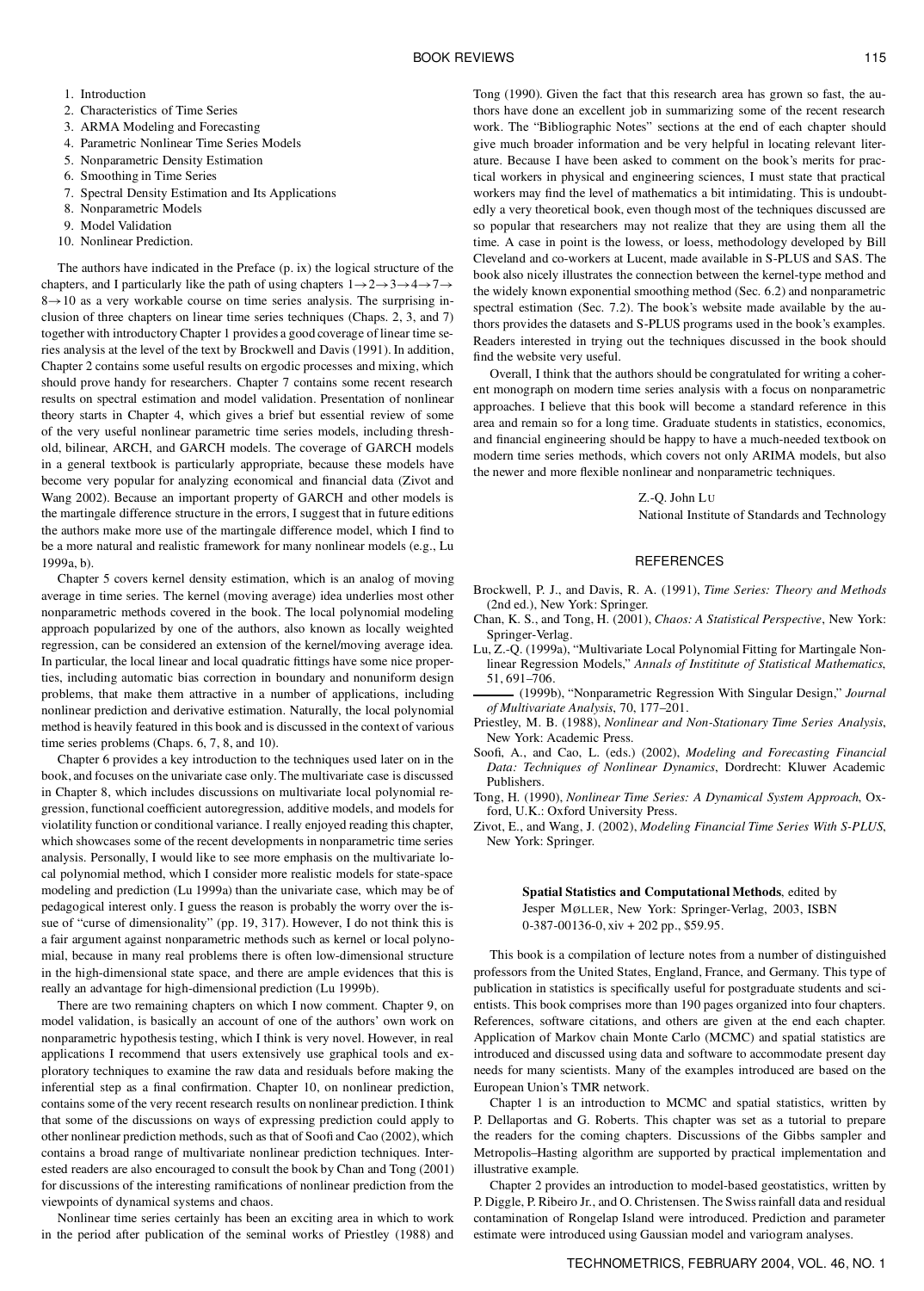Chapter 3 is a tutorial on image analysis, written by M. Hurn, O. Husby, and H. Rue. An example of ultrasound imaging was introduced. The role of Bayesian statistics in image analysis and the use of the Hammersley–Clifford theorem and the Ising model are discussed in terms of to how to quantify information from images. Different algorithms are given throughout the chapter for simulations.

Chapter 4 is an introduction to simulation-based inference for spatial point processes, written by J. Møller and R. Waagepetersen. This chapter discusses and explains the meaning of spatial point process, Poisson point processes, model validation based on various kind of summary statistics, cluster processes, Cox process, simulation-based inferences for cluster point patterns, and different aspects of model construction. Two examples, weed plants and Norwegian spruces, are used throughout the chapter.

*Spatial Statistics and Computational Methods*successfully presents and updates the recent theoretical advances accompanied by examples and applications in simulation-based inferences. This book will be of practical use for many readers, particularly graduate students.

> Maliha S. NASH U.S. Environmental Protection Agency

**Spatial Cluster Modelling**, edited by Andrew B. LAWSON and David G. T. DENISON, Boca Raton, FL: Chapman & Hall/CRC, 2002, ISBN 1-58488-266-2, xiv + 287 pp., \$69.95.

This book is a compilation of the recent developments on spatial cluster models. As such, it is derived from the works of many leading authors in this expanding field. The book discusses many applications to the medical and natural sciences where this topic has been very active. The techniques discussed can easily be envisioned in other settings where identification based on position is required, such as production where issues such as intrabatch defect relationships are of interest. The editors introduce the topic of spatial cluster modeling by developing a short history of the topic and identifying three distinct areas of model development: (1) point process cluster modeling, (2) spatial process cluster modeling, (3) spatio-temporal cluster modeling. The book is further divided into three sections to examine these areas in detail. Before detailing the topics within each section, I note that this text is a compilation of topics and is considered a survey of recent developments, not a comprehensive text on the subject. This has both benefits and drawbacks for practicing statisticians who want to update their appropriate skills.

The major benefit of this text is that it compiles multiple discussions of the uses of spatial cluster models and procedures into one source. This allows the reader to compare chapters and develop an understanding based on multiple sources contained within. At first I found the sections very divergent in their presentation, but as I continued to read, I found myself appreciating the fact that I could compare the discussion of a particular topic directly. In some instances the actual model definition was not clear, but by referring to neighboring chapters I could easily establish a consensus opinion. This made reading the material much easier. This brings two drawbacks to light. First, because different authors wrote individual chapters reading was discontinuous in parts and topic flow was hard to comprehend. The editors remedy this problem by dividing the topics into subcategories, but issues still arise within these sections. Second, because each chapter introduces a new topic, there is very little discussion as to why the model, procedure, or topic was being developed. Furthermore, there is little to no discussion of the benefits the presented method has over alternative methodology. This I found to be the hardest issue to overcome for a practitioner. The discussions are held mainly to simple presentations of facts and any person interested in developing the techniques for further use would have to get the original articles to gain a better understanding of why to consider such a model. Having highlighted these basic issues, I now present a detailed discussion of the contents can follow.

The first major topic presented is point process cluster modeling. With the exception of the first and last chapters of this section, the major focus is on Cox processes. Chapter 2 introduces an ad hoc graphical technique to identify intensity regions of a point process. Chapter 3 introduces both Poisson processes and Cox processes and examines the different effects of parameterization on Cox processes. Specifically, Neyman–Scott processes, log-Guassian Cox processes, and Shot noise G Cox processes are introduced, along with definitions of standard summary statistics, intensity, pair correlation, G and L functions, and

#### TECHNOMETRICS, FEBRUARY 2004, VOL. 46, NO. 1

estimation techniques. In most instances throughout the book calculation is provided by MCMC routines, although alternatives are suggested. Chapter 4 discusses interpolation/extrapolation techniques for different processes using Bayesian cluster model definitions. Chapter 5 introduces perfect sampling algorithms to use instead of standard Markov chain Monte Carlo (MCMC) algorithms for Bayesian cluster models. Examples are showcased but there is little explanation regarding algorithm development. The final chapter in this section examines point clustering using Bayesian models with Voronoi tessellation instead of a parametrically defined Cox process model for point intensity identification.

Chapter 6 provides a bridge to the book's second section, which covers spatial process cluster modeling defined by partition strategies. The first chapters in this section, 7 and 8, deal with different forms of Bayesian cluster models based on partition structures. The models identify how to estimate the posterior distribution of clusters and subsequently discuss such issues as prediction and interpretation. Chapter 9 describes a specialized model, the skew-normal spatial model, developed using a conjugate prior definition, and demonstrates its use by examining geological fluid flow potential. The final chapters, 10 and 11, deal with spatial cluster models involving count data. The examples are derived from astrophysical image analysis and wildlife spread.

Section III develops spatio-temporal cluster models that allow for a time series evolution of clustering. Chapter 12 provides a comprehensive overview of the parameterization techniques, and interpretations of spatio-temporal models based on differing assumptions. This is followed by two chapters applying spatio-temporal models to brain function locations and the clustering of small area health data.

In summary, *Spatial Cluster Modelling* provides a solid overview of the issues associated with spatial cluster methods but does lack a certain degree of practicality because evaluation methods and model building strategies are kept to a minimum.

> Nicholas ROSE Frequency Marketing, Inc.

**Modelling and Forecasting Financial Data: Techniques of Nonlinear Dynamics**, edited by Abdol S. SOOFI and Liangyue CAO, Dordrecht, The Netherlands: Kluwer Academic Publishers, 2002, ISBN 0-7923-7680-3, xxviii + 488 pp., \$160.00.

This is a collection of invited chapters on nonlinear dynamic techniques oriented toward applications in finance and economics. However, each chapter went through a series of reviews to ensure that the methodology was written for practical workers and contained sufficient details to enable its implementation in application problems. This is the second volume of Kluwer's Studies in Computational Finance series, exploring an area of increasing interest in statistics. The book comprises 22 chapters organized into five parts. Part One (with three chapters) focuses on the techniques of embedding and state-space reconstruction, which deal with issues analogous to variable selection and model selection in time series and regression, but use very different exploratory and data-analytic approaches with such criteria as mutual information and false nearest neighbors. Part Two covers nonlinear modeling and prediction and consists of five chapters on local polynomial prediction and volatility estimation, Kalman filtering, radial basis function, and wavelet networks. Part Three (three chapters) discusses nonlinear prediction of multivariate financial time series, NARMAX polynomial models, and modeling of dynamical systems by error-correction neural networks. Part Four (nine chapters) deals with vari ous practical issues arising in chaotic time series data analysis and modeling, such as surrogate test (bootstrap-type methods) for nonlinearity, model validation, stationarity test, economic delayed-feedback dynamics, global modeling and differential embedding, analyzing noisy datasets, nonlinear noise reduction, model selection criteria, and effects of noise on state-space reconstruction. Part Five concludes with two interesting applications of nonlinear forecasting of noisy financial data and canonical variate (nonlinear Markov) analysis.

This book is truly a multidisciplinary effort, with contributors including economists, electrical engineers, physicists, mathematicians, and statisticians (myself and Jianming Ye). Altrough there are many books on nonlinear dynamic techniques, *Modelling and Forecasting Financial Data* is distinguished by its concerted efforts on practical relevance in financial and economic appli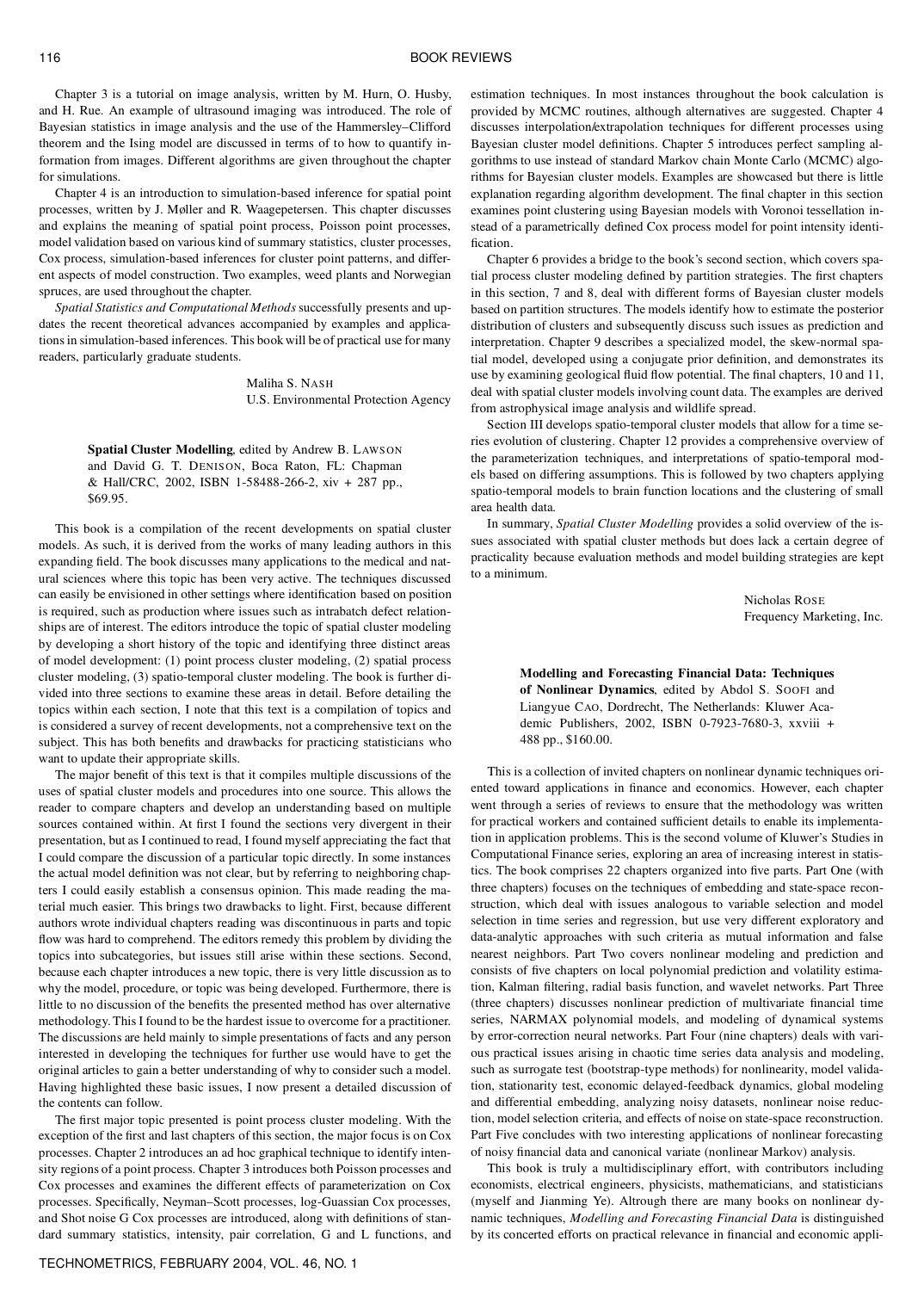cations. I am sure that industrial statisticians will find some of the book's novel nonlinear techniques contained equally useful in solving the challenging and dazzling industrial problems.

> Z.-Q. Jonh LU National Institute of Standards and Technology

**Combined Survey Sampling Inference**, by Ken BREWER, New York: Oxford University Press, 2002, ISBN 0-340- 69229-4, xxi + 316 pp., \$50.00.

This book is written in a narrative style. In the early chapters the author describes an experience as a consulting statistician charged with coming up with an estimate of the total weight of a small herd of elephants traveling with a particular circus. The story is based on a sampling situation originally described more than 30 years ago (Basu 1971). The elephants are replaced with more typical survey sampling situations in later chapters.

At first I was suspicious of the book's story-telling approach. After all, I'm the kind of person that is more likely to read a textbook or a journal article than to pick up a novel or do any other reading for so-called "enjoyment." However, I was almost immediately interested in the story and the sampling problem that the two consulting statisticians faced, particularly the apparent contradictions that kept arising between sampling theory and practice. I especially liked the drafts of written reports to the client and the descriptions of the interactions of the consultants with their supervisor. I found the examples engaging and the writing entertaining. That is not to say that this is light reading; there is still plenty of rigor in the methods presented. The book should be read with pencil in hand and computer at your side. There are plenty of opportunities to exercise your learning by reproducing the author's results, or by taking on any of the exercises suggested at the end of each chapter.

The author advocates complementary roles of design-based and modelbased sampling approaches, a controversy that I appreciate much better after reading this book. The author exhibits a very thorough knowledge of the literature. Sometimes the brief reference to literature issomewhat in passing, perhaps due in part to the author's narrative style, but there are more than sufficient citations to help you find the details if you are interested.

The book comprises 15 chapters, beginning with simple random sampling and stratification. Following this, a couple of chapters cover design-based and prediction-based ratio estimation. Then there are three chapters devoted to various forms of regression estimation. Multistage and multiphase sampling are then covered, and the last couple of chapters cover more specialized topics, including tracking and rotating samples, coping with extreme values, and resampling methods.

Although *Combined Survey Sampling Inference* is not a typical textbook, I can envision using it as a textbook. It is not a typical reference book either, although you can certainly look back and find any of the formulas you need for various methods after having read the book. It would have been nice to have had solutions to the exercises, the data available electronically, and perhaps even sample programs to do computations. However, I really enjoyed working along with the statisticians, and highly recommend this book to anyone that wants to better understand the controversy over, and complementary roles of, design-based and prediction-based sampling.

> Steven M. LALONDE Rochester Institute of Technology

#### **REFERENCE**

Basu, D. (1971), "An Essay on the Logical Foundations of Survey Sampling, Part One" (with discussion), in *Foundations of Statistical Inference*, eds. V. P. Godambe and D. A. Sprott, Toronto: Holt, Rinehart and Winston, pp. 203–242.

**Making Sense of Data**, by Donald J. WHEELER, Knoxville, TN: SPC Press, 2003, ISBN 0-945320-61-2, xii + 395 pp., \$59.00.

SPC applies to the service sector as well as the manufacturing, construction, and industrial sectors, but unfortunately there is not much literature on applying SPC tools to the service industries. The reasons for this are apparent. Unless service industry executives and managers conclude that there are eco nomic benefits to the application of TQM and its central set of tools, SPC, its use and application will not grow.

This text is a very good attempt at introducing these tools to service industries. The book begins by explicitly stating the rationale for *continuous improvement* and *service quality*. The author wisely introduces early in the text the notion that understanding one's process is essential in determining the need for and economic benefits from the application of SPC. It is very important that decision makers in industry understand the role of SPC and how it will enable them to become better managers. This book belongs on the bookshelf of not only service managers, but also should be read with by these same people.

I am a teacher, a university professor, and so I wish to review this book also from the standpoint of educating future managers and executives in the service sector. In my classes in SPC, this book could be a very useful text in those environments where the service industries are emphasized. We might note that to truly understand the sense of data, students need to be thoroughly knowledgeable in statistics and probability. I would suspect that instruction in undergraduate and MBA programs and programs in technology require a solid 1-year introduction to these topics taught at the appropriate level. This would be the appropriate prerequisite for courses using this book as a text.

The book's reading level is appropriate for students in the applied programs noted earlier. The writing style is direct, informal, and nonthreatening to students. Stated differently, I endorse the writing level of this text over what I have observed in many texts in the field of SPC, which are written at levels well beyond the reading level of students in academic programs. The examples and illustrations appear to be based on the author's experiences, which is a real positive. Students and faculty desire to learn from the experience of others, and this book lends itself well in this direction. The writing style puts the reader in the center of the learning process, and much of the material can be self-taught. The mathematics is not at a high level and does not require calculus. Students do need to be well grounded in algebra and geometry; the importance of understanding mathematics is illustrated by the kinds of examples and applications throughout the text.

The question remains on what the text is missing. There is no doubt that twenty-first century students require that books be published in multiple colors and that graphic images be drawn in multiple colors as well. Except for the cover, the book's visual style is a throwback to an earlier era when textbooks in advanced methods were not always cosmetically attractive or exciting for students to read. Images must be drawn in a style that induces the reader (students and faculty) to want to read more. The book's style is certainly not a positive and will not induce greater readership. I believe that the cosmetic style of textbooks is very important, because we live in an era when students have many choices. These choices are important because students should want to read books for reasons other than avoiding a below-average grade on an examination.

The book's topical structure is good, but nevertheless a number of items are left out of the discussion. What is essentially missing is the use of computer software for SPC. One need not look too deeply to discover this omission. In my opinion, books of this type should include this material, and I believe Minitab software is the appropriate program for use in the classroom. Minitab is easy to learn, and most college business students have used this software or similar software or can learn it easily. Most important, Minitab contains the various models for applying SPC in the service industries. The modules in Minitab can easily be integrated into the text and easily used to enhance the course in SPC for the service sector. This is not to say that other software cannot be used, but is as the leading software in SPC, Minitab would greatly enhance the book. I would never use the spreadsheet software, Excel as the software application to accompany this text, because it simply does not contain the appropriate modules. Furthermore, it is very difficult software to manipulate in SPC applications. In my experience, students have a great deal of difficulty using Excel for SPC applications.

The book omits many types of QC charts that have wide application in the service sector. For example, exponentially weighted moving average charts (EWMA) are not included in the discussion. I am certain that other re viewers will point out other methods that are omitted.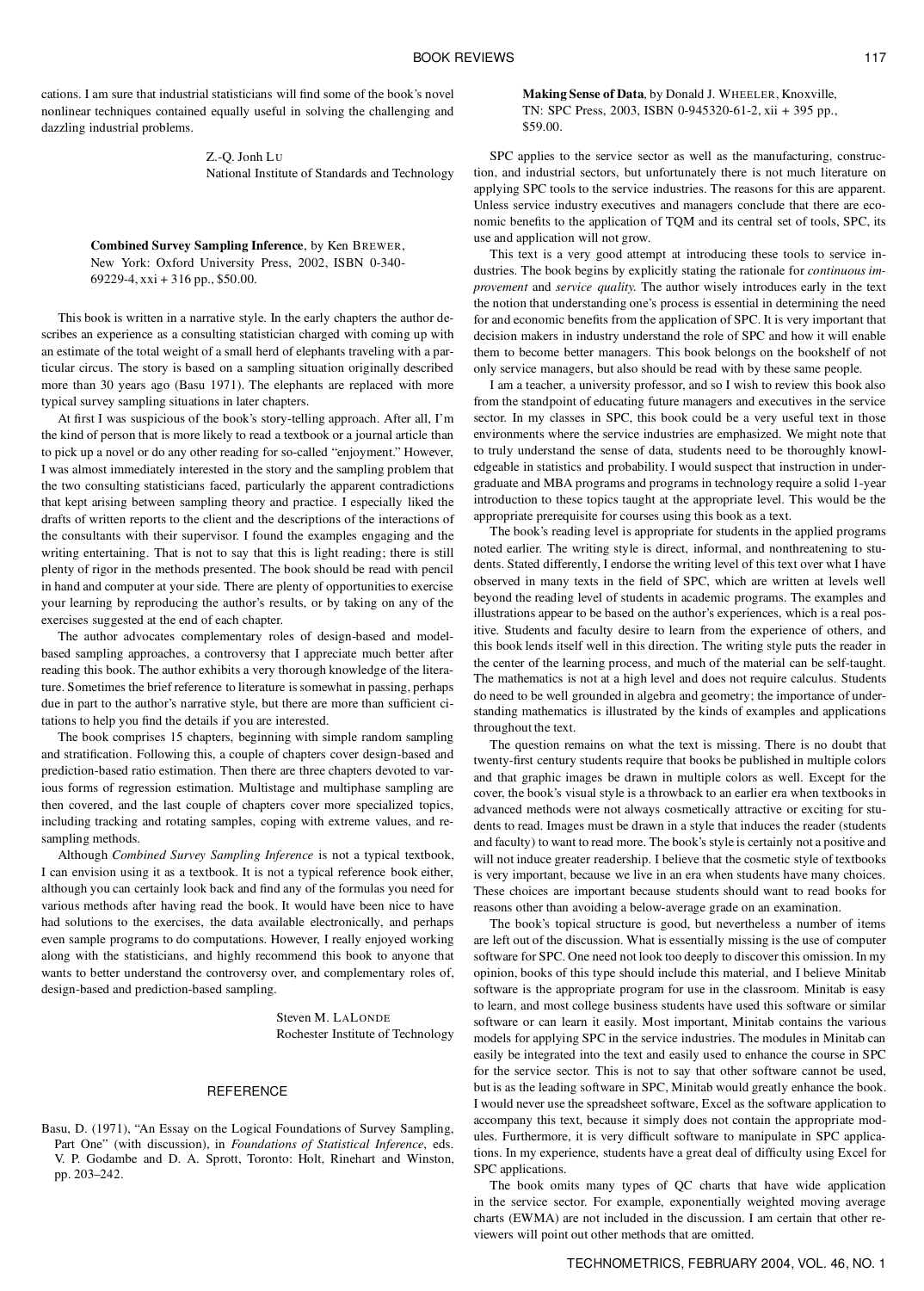I am also disturbed that the methods of acceptance sampling are not fully integrated in the text. No doubt there are more applications of acceptance sam pling in manufacturing; however, all purchasing decisions do include the notion of incoming as well as outgoing quality. There is also a dearth of end-of-chapter exercises, and capability studies are not included.

I believe that the author has made a very good attempt to introduce a new book in the curriculum of business administration programs. A great deal more work remains to be done to produce a much better text. In particular, decision rules for QC charts include probability-based methods other than the control limits. One can see these methods easily by using such software as Minitab, SAS, and NWA Quality Analyst.

> Jeffrey E. JARRETT University of Rhode Island

# **Quality From Customer Needs to Customer Satisfaction**

**(2nd ed.)**, by Bo BERGMAN and Bengt KLEFSJÖ, Lund, Sweden: Studentlitteratur, 2003, ISBN 91-44-04166-7, 606 pp., \$68.00.

The past 15 years have seen the promulgation of many "quality" books. Most feature a total quality management (TQM) focus, whereas others are more specialized, some primarily quantitative. Although the ubiquity of "quality" as a buzzword has waned, there is no dearth of textbooks on the subject. When reviewing a book in this genre, consideration must be given to the potential utility to both the academic and practitioner audiences. *Quality From Customer Needs to Customer Satisfaction* (hereafter, QCNCF) is certainly applicable for both strata.

Bergman and Klefsjö offer a fairly comprehensive volume on quality man agement from a "soft-side" management and production perspective. There are the obligatory sections on statistical process control (SPC) and experimental design, but the target audience here is clearly the current or aspiring manager. The reader need not have a background in management, because the book is quite readable without a heavy dose of jargon. The required math for the "quantitative" sections is basic algebra. On the academic side, this textbook would be appropriate for an undergraduate course in TQM.

The book begins with an introduction to quality and a historical recap of the gurus and their primary contributions. The topics covered include the quality/productivity relationship, design issues, quality function deployment, reliability, capability, internal/external customers, leadership, processes, quality systems (and applicable standards), and the aforementioned quantitative methods. Concluding with a set of tables and references, the book follows a setup similar to most quality handbooks, as opposed to that of college textbooks. Overall, the coverage is reasonable for the stated audience. A professor using the book would most likely be unable (or unwilling) to cover every chapter, but all of the usual suspects for a general TQM course are more or less here.

A major strength of the book is the interface between traditional man agement topics and quality-specific management tools. Discussions of the Hawthorne effect and Maslow's hierarchy are juxtaposed with internal customer satisfaction and participation and coworkership. Failure mode and effect analysis (FMEA) and fault tree analysis are discussed in terms of top-down and bottom-up management. Such a presentation is especially helpful for the reader with little or no background in basic management.

The reference section is excellent, providing sources for the interested reader in all subject areas covered. Each chapter also offers a list of references. Again this is crucial, given the book's lack of detailed coverage of certain issues. The table section, is not as strong, especially with respect to the constants for control charts. I suggest that if the authors wish to discuss acceptance sampling in the future, they include some table at the end of each chapter for clarification. I do *not* recommend, however, that the section on acceptance sampling be retained in future editions; it could be eliminated without any substantive loss.

A major drawback of this book is the fact that there are no chapter exercises. In quality-speak, this may offer opportunities for improvement to those willing to write a companion exercise manual for the book. However, it presents a major obstacle for the academician considering this book as a potential undergraduate textbook.

Perhaps the biggest disappointment is the placement of the discussion of processes in Chapter 19. One of the basic tenets of the quality movement and departure from past business practices is the focus on process rather than on product. As a management-oriented work, the book should address this fundamental issue in a much earlier chapter.

TECHNOMETRICS, FEBRUARY 2004, VOL. 46, NO. 1

As with most general works, the book sacrifices detail for breadth. The authors attempt to walk the tightrope of offering a resource lexicon that can nev ertheless be used in a single college course. The usual result of such an effort better available stand-alone resources (e.g., Juran 1999) and textbooks (e.g., Gitlow, Gitlow, Oppenheim, and Oppenheim 1989). One should not infer that this is an indictment of the current work per se, but rather should view it as an expectations caveat for potential consumers.

Overall, I recommend QCNCF as a reference manual for the quality professional or for the practitioner with a primarily quantitative background. I would be somewhat remiss if I did not emphasize that it is *a* reference manual, and not the most highly recommended one. *Juran's Quality Control Handbook* (1999) remains the standard in that niche (though it weighs more than the Tampa Bay Buccaneer's defensive line). I would not recommend QCNCF as a textbook for a TQM course at the undergraduate level; the text by Gitlow et al. (1989) is better. The absence of exercises is a serious omission in any technical academic tome. On a final note, if one needs a quantitative quality resource, I recommend the book by Montgomery (2001).

> John D. BARRETT University of North Alabama

# REFERENCES

Gitlow, H. S., Gitlow, S. J., Oppenheim, A., and Oppenheim, R. (1989), *Tools and Methods for Quality Improvement*, Boston: Irwin.

Juran, J. M. (ed.) (1999), *Juran's Quality Handbook*, New York: McGraw-Hill. Montgomery, D. C. (2001),*Introduction to Statistical Quality Control* (4th ed.), New York: Wiley.

# Editor Reports on New Editions, Proceedings, Collections, and Other Books

This section reports on new editions of books previously reviewed in *Technometrics*, collections of papers and conference proceedings, and other statistics books that should have some interest for the readership. Selections and comments do not represent any perspective of the editor's employer or of the sponsoring societies.

> Eric R. ZIEGEL **RP**

# **Introduction to the Practice of Statistics (4th ed.)**, by David S. MOORE and George P. MCCABE, New York: W. H. Freeman, 2003, ISBN 0-7167-9657-0, xxv + 909 pp. + CD, \$97.95.

This book, now out in its fourth edition (4E), originated with its first publication in 1989. The *Technometrics* report on the third edition (3E) (Ziegel 2001) gave references for the reviews of the earlier versions. The statistical content of the book has not been changed appreciably. This revision features a considerable upgrading of the examples and the exercises. Also, the internet and media content, which already provided additional chapters on CD-ROM for the 3E, has continued to expand and now includes online applets to provide interactive graphics for visualizing various concepts. There is even a chapter on quality control that has been taken from a new book by these same authors (Moore, McCabe, Duckworth, and Sclove 2003).

The authors contend that this book "was the first book to successfully combine attention to broader content and reasoning with comprehensive presentation of the most-used statistical methods" (To the Teachers, p. ix). This aspect of the book is both a strength and a weakness, at least for the practicing statistician and coworkers. The first 275 pages are devoted to three chapters on collecting and examining data. These pages are filled with applications and plots. The remaining 625 pages compose Part II, "Probability and Inference," and Part III, "Topics in Inference." This material has the full complement of equations. The primary computing support comes from the use of a hand calculator.

The book's size, and presumably its success, can be attributed partly to its efforts to be appropriate to a wide variety of students. The authors (p. xii) indicate "general undergraduates from mixed disciplines," "a quantitatively strong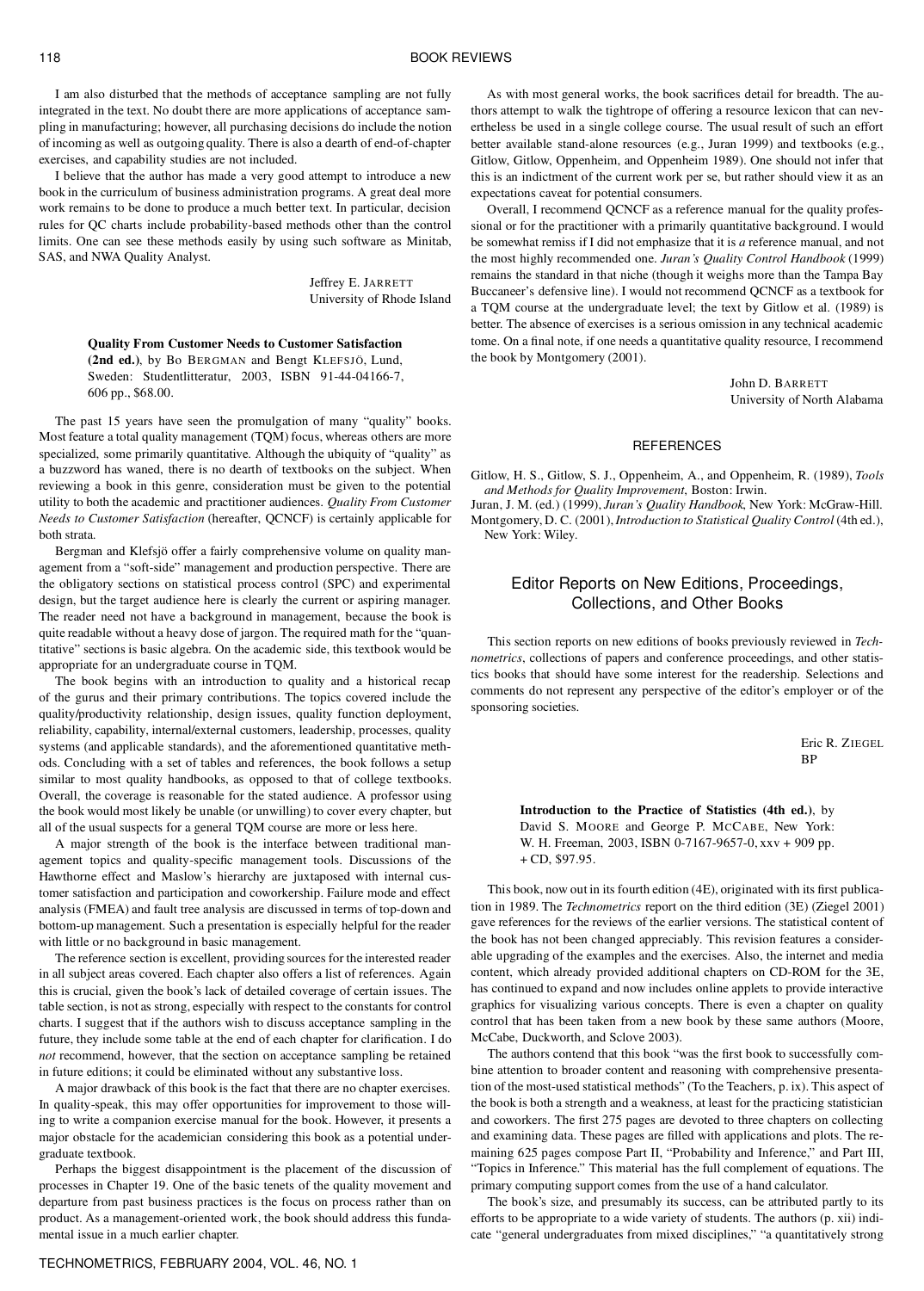audience—sophomores planning to major in statistics," and "beginning graduate students in such fields as education, family studies, and retailing" as appropriate for their book. One group that is not specified is engineers and scientists in industry. A lack of emphasis on using statistics software is a minus, but certainly those from this group who have had a good college course in statistics would find this book a very useful desktop reference. I would not use it for an industrial short course.

Pedagogy prevails here. Professor Moore was relatively new at Purdue when I was in graduate school there. He was extremely popular in the classroom. My recent Purdue alumni magazine indicated that Professor Moore had been honored by the students (apparently a frequent occurrence) as one of the top instructors at Purdue. These awards must in part reflect the pleasures that the students derive from their time with this book.

# **REFERENCES**

Moore, D., McCabe, G., Duckworth, W., and Sclove, S. (2003), *The Practice of Business Statistics*, New York: W. H. Freeman.

Ziegel, E. (2001), Editor's Report on *Introduction to the Practice of Statistics* (3rd ed.), by D. Moore and G. McCabe, *Technometrics*, 43, 245.

> **An Introduction to Multivariate Statistical Analysis (3rd ed.)**, by T. W. ANDERSON, Hoboken, NJ: Wiley, 2003, ISBN 0-471-36091-0, xx + 721 pp., \$84.96.

I have noted in previous reports on books about multivariate analysis that I took my first course in the Psychology Department so that I could use an early edition of the text by Morrison (1990), in lieu of the statistics department course that used the first edition  $(1E)$  of the classic multivariate statistics book by T. W. Anderson. It appears here in its third edition (3E). That 1E, which seemed very formidable to me, was published in 1958. A second edition (2E) appeared in 1984. The 3E, considerably larger now than the 1E, remains a very challenging book to pick up and use.

In the Preface to the 3E, the author notes that "earlier editions included some methods that could be carried out on an adding machine." This book, however, makes little effort to be anything particularly different than the 1E or the 2E where statistical computing is concerned. This is still a very serious and com prehensive book on the statistical theory of multivariate analysis. The book by Fleury (1997), reported for *Technometrics* by LaLonde (1999), is the only other recent book on the theory of multivariate analysis that I can recollect.

The primary change from the 2E has been the addition of a final chapter, "Patterns of Dependence and Graphical Models." This chapter includes sections on undirected graphs, directed graphs, and chain graphs. There is also some concluding material on statistical inference relating to these graphs. A second feature of the 3E is the addition of coverage of elliptically contoured distributions. These relax the restriction from multivariate normal distributionsthat the mean vector and covariance matrix are constant on concentric ellipsoids. The Preface (p. xvi) also notes the inclusion of discussion of reduced-rank regression in the chapters on canonical correlations and the distribution of characteristics roots and vectors.

The first chapter and the introductions to the other chapters provide useful and informative reading. Otherwise, this is a book for doctoral students, not for industrial statisticians. The recent book by Rencher (2002), reported for *Technometrics* by Ziegel (2003), is a good current practical book on multivariate statistical methods.

#### **REFERENCES**

Flury, B. (1997), *A First Course in Multivariate Statistics*, New York: Springer-Verlag.

LaLonde, S. (1999), Review of*A First Course in Multivariate Statistics*, by B. Flury, *Technometrics*, 40, 262.

Morrison, D. F. (1990), *Multivariate Statistical Methods* (3rd ed.), New York: McGraw-Hill.

- Rencher, A. (2002), *Methods of Multivariate Analysis* (2nd ed.), New York: Wiley.
- Ziegel, E. (2003), Editor's Report on *Methods of Multivariate Analysis* (2nd ed.), by A. Rencher, *Technometrics*, 45, 109.

**The Analysis of Time Series (6th ed.)**, by Chris CHATFIELD, Boca Raton, FL: Chapman & Hall/CRC, 2004, ISBN 1-58488-317-0,xiii + 333 pp., \$49.95 (softcover).

Ziegel (1997) reported on the fifth edition (5E) of this text. Somewhere deep in the archives one perhaps could find a review of the first edition, published almost 30 years ago. Disdainful as I tend to be when the edition number exceeds 2 or 3, I complimented the author in my report on the 5E for the extensive amount of new material, particularly because it accommodated all of the criticisms about missing content that were made by Dickey (1991) in the review of the fourth edition. I recommended the 5E, like the sixth edition (6E) an inexpensive paperback, as a good choice for an addition to one's personal library. That perspective prevails for the 6E as well, but it is not a necessary replacement for one's 5E.

The book comprises 14 chapters. The first 12 are largely the same in the  $6E$ as in the 5E. Each has grown by a couple of pages, but only a few have substantive additions. The chapter on forecasting has a new section on prediction intervals. The penultimate chapter on advanced topics includes three new topics: fractional differencing, long-memory models, and tests for unit roots. A couple of the more advanced chapters have been appended with bibliographies.

Perhaps the highlights for the new material in the 6E come in the section "Handling Real Data," appended to the end of the second chapter, "Simple Descriptive Techniques," and the new final chapter, "Examples and Practical Advice," an upgrade of a 5E appendix on worked examples. This author has been analyzing time series data for more than 30 years. He also has written several other books including one (Chatfield 1995) that is a problem-solving guidebook for statisticians. This is not just advice, this is wisdom. He talks about software, analyzes several sets of data, and especially exudes enthusiasm for analyzing time series data.

If you do not own this book and have any interest in time series data, do buy a copy. Happily the new publisher, CRC Press, has continued Chapman & Hall's fine policy of publishing inexpensive soft-cover editions. After all, the author notes (Preface, p. xi) that "healthy sales figures" were a primary factor in his continuing to pump out revisions regularly. He also states (ibid.) that "I do plan that this should be the sixth and final edition."

#### REFERENCES

Chatfield, C. (1995), *Problem Solving: A Statistician's Guide* (2nd ed.), London: Chapman & Hall.

Dickey, D. (1991), Review of *The Analysis of Time Series: An Introduction* (4th ed.), by C. Chatfield, *Technometrics*, 33, 364-364.

Ziegel, E. (1997), Editor's Report on *The Analysis of Time Series* (5th ed.), by C. Chatfield, *Technometrics*, 39, 342-343.

#### **Modelling Binary Data (2nd ed.)**, by David COLLETT, Boca Raton, FL: Chapman & Hall/CRC, 2003, ISBN 1-58488-324-3,xviii + 387 pp., \$59.95.

This second edition (2E) follows 12 years after the publication of the first edition (1E). It was completely described and also very well received by Thomas (1993), who described the book (p. 224) as "application-oriented," "very well written," and "an excellent resource." He stated (ibid.) that "the illustration of the methods through the examples is very effective." As the revisions have only enhanced all these perspectives, my judgment remains the same as Thomas's. This is a good and inexpensive resource and an excellent addition to one's desktop collection.

The 1990s brought a lot of development in methods and associated computations for analyzing binary data. It is not surprising that the primary additions to the book are chapters on two of these areas of development, mixed models and exact methods. Mixed models are applied for binary responses in multilevel data, longitudinal data, repeated-measures data, data in meta-analyses, and models for overdispersion. Exact methods are especially focused on logistic regression and result in a variety of exact tests that allow effective analysis for smaller datasets. In addition, the penultimate chapter on "Other Methods" now has been enhanced with a sizeable addition of methods for ordered categorical data. Finally, the book's last chapter, on statistical computing for binary data, has been completely revamped. The 1E was built around applications with GLIM, a software package that has not traveled well outside of the U.K.. Now a variety of software packages are considered useful for the analysis of binary data.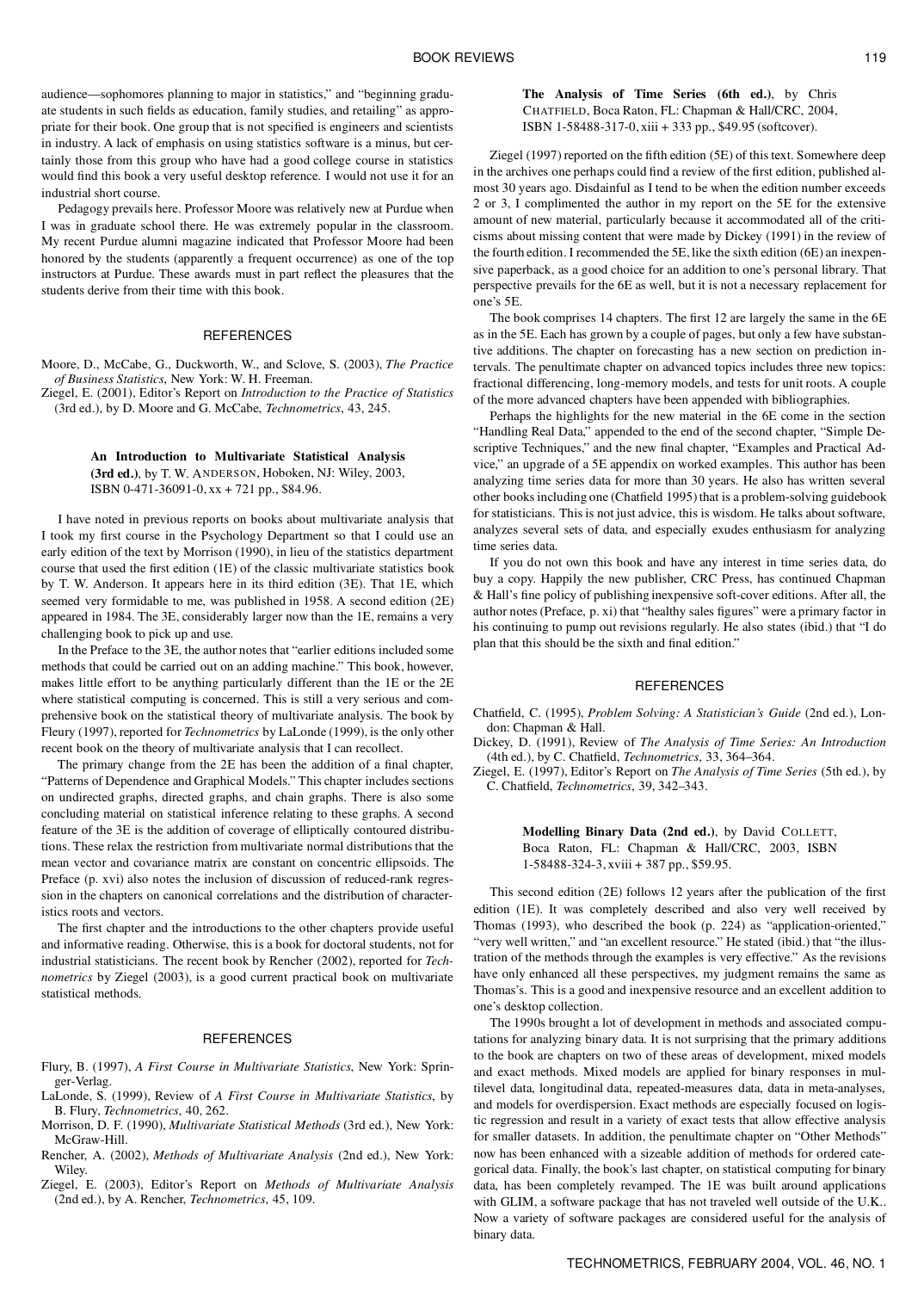All chapters begin with nice overviews and conclude with sections devoted to "Further Reading." Competitors for this particular book are limited to books on logistic regression or generalized linear modeling, such as that by Myers, Montgomery, and Vining (2002), which was reviewed for *Technometrics* by Ziegel (2002).

# **REFERENCES**

Myers, R., Montgomery, D., and Vining, G. (2002), *Generalized Linear Models*, New York: Wiley.

Thomas, E. (1993), Review of*Modelling Binary Data*, by D. Collett, *Technometrics*, 35, 224.

Ziegel, E. (2002), Review of *Generalized Linear Models*, by R. Myers, D. Montgomery, and G. Vining, *Technometrics*, 44, 287–288.

> **Sample Survey: Principles & Methods (3rd ed.)**, by Vic BARNETT, New York: Oxford University Press, 2002, ISBN 0-340-76398-1,xiv + 241 pp., \$17.95 (paperback).

Appearing here in its third edition (3E), this book was reviewed in its first edition (1E) by Minton (1993). Although sampling books are generally smaller than booksin most other areas of statistics, this one is certainly very modest in size (and in price!). About the 1E, Minton noted (p. 235) that "the book packs a tremendous wallop into only 173 pages." Not its only attribute, as Minton also reported (ibid.) that "a beginner will find this book easily readable, the examples forthrightly illuminating the main idea of each technique." Understandably, Minton concluded that "Barnett's book can be recommended highly."

The first six chapters remain the same as in the first two additions. Following Part 1, which has a single chapter of concepts, Part 2, "Simple Random Sampling," comprises four chapters. These chapters have had additions across the two revisions from the 1E to the 3E, such as multistage procedures and probabilistic sampling. The remainder of the book has been considerably enhanced, however. Part 3, "Practical Aspects of Carrying Out a Survey," which contains a single chapter, "Implementing a Survey," has had updates on a number of topics, including missing data and imputation, panel surveys, telephone surveys, and electronic surveys. Specialized books on these types of features of surveys, usually conference proceedings or invited chapters, are regularly reported in *Technometrics*, most recently the book by Biemer and Lyberg (2003), reported by Ziegel (2003).

Entirely new to the 3E is Part 4, "Environmental Sampling." Here one finds Chapter 7, "Sampling Rare and Sensitive Events," and Chapter 8, "Sampling Natural Phenomena." An example of a rare event is a genetic variant or a search for accounting errors. Issues very personal to individuals, such as sexual behavior, are examples of sensitive events. Sampling methods, usually preceded by preliminary analysis or screening, include disproportionate sampling, multiplicity sampling, snowball sampling, and network sampling. There also are sections on composite sampling and ranked set sampling. For sampling of natural species, the reader can learn about line-intercept sampling, transect sampling, and capture-recapture methods. The type of coverage in Part 4 has always led me to recommend the book by Thompson (2002), most recently reported by Ziegel (2002), as the choice for a desktop reference in sampling. As a low-cost and more concise alternative, this book would be a fine choice as well.

#### REFERENCES

Biemer, P., and Lyberg, L. (2003), *Introduction to Survey Quality*, Hoboken, NJ: Wiley.

Minton, P. (1993), Review of*Sample Survey Principles and Methods*, by Vic Barnett, *Technometrics*, 35, 235.

Thompson, S. (2002), *Sampling* (2nd ed.), New York: Wiley.

Ziegel, E. (2002), Editor's Report on *Sampling* (2nd ed.), by S. Thompson, *Technometrics*, 44, 407.

(2003), Editor's Report on *Introduction to Survey Quality*, by P. Biemer and L. Lyberg, *Technometrics*, 45, 277.

> **Small Area Estimation**, by J. N. K. RAO, Hoboken, NJ: Wiley, 2003, ISBN 0-471-41374-7, xxiii + 313 pp., \$99.95.

In the realm of sampling, a small area is a portion of some population for which estimation of adequate precision cannot be done—for example, deter-

TECHNOMETRICS, FEBRUARY 2004, VOL. 46, NO. 1

mining the average age of all illegal immigrants in Chicago. This book describes the methodology for doing this type of estimation from available sample data. As the author notes in his Preface (p. xxi), it is seldom possible to collect sufficient data from sampling to enable estimation for all domains of interest. With linkage to supplementary data through appropriate models, estimation can be accomplished.

The book has 10 chapters. A brief first chapter provides an introduction to the problem, the methods used, and the application for a number of examples. Chapter 2 covers direct domain estimation, the type of estimation that is described in standard sampling textbooks such as that by Levy and Lemeshow (1999), which was reported by Ziegel (2000). It is apparent from this chapter that this book focuses more on methodology than on applications. The examples are brief, and theorems with proofs are included. Chapter 3 presents the traditional demographic methods. These use indirect estimation and implicit linking models, such as regression equations and contingency tables. Indirect domain estimation is studied in Chapter 4. This procedure increases the effective sam ple and thereby decreases the standard error. The chapter presents synthetic, composite, and shrinkage types of estimators. Chapter 5, "Small Area Models," is concerned with explicit models, mixed models that account for the variation between areas with random area-specific effects.

As the complexity of the methodology increases, the book becomes more mathematical, until with Chapter 6 one finds a whole chapter on the theory of empirical best linear unbiased prediction (EBLUP). Chapter 7 presents the methods drawn from the theory. This chapter includes a number of good ex amples. Chapter 8 presents a number of models that are extensions of EBLUP. Chapter 9 introduces empirical Bayes models, which are determined to be particularly appropriate for binary and counts data. Finally, hierarchical Bayes methods are featured in Chapter 10, which has a succession of models with nice illustrations.

#### **REFERENCES**

Levy, P., and Lemeshow, S. (1999), *Sampling of Populations* (3rd ed.), New York: Wiley.

Ziegel, E. (2000), Editor's Report on *Sampling of Populations* (3rd ed.), by P. Levy and S. Lemeshow, *Technometrics*, 42, 326.

> **SAS® for Forecasting Time Series (2nd ed.)**, by John C. BROCKLEBANK and David A. DICKEY, Cary, NC/ Hoboken, NJ: SAS Institute/Wiley, 2003, ISBN 1-59047- 182-2/0-471-39566-8, x + 398 pp., \$64.95.

I have promoted many of these large-format SAS books over the past 10 years, most recently that by Fan, Felsővályi, Sivo, and Keenan (2003); see the editor's report by Ziegel (2003). New SAS books that are mostly redundant with earlier SAS books have lately been going to other reviewers, most recently the book by Fernandez (2003); see the forthcoming review by Caby (2004). The first edition (1E) of this book by Brocklebank and Dickey, published in 1986, has always been a book that I have used a lot. Today I still use SAS for most of the time series modeling that I do. It was nice to see the arrival of this updated edition.

The 1E has been preserved mostly intact within the second edition (2E). The six chapters from the 1E appear in the 2E with mostly identical organization. These chapters cover various aspects of ARIMA modeling, state-space modeling, and spectral analysis. The primary enhancement has been the inclusion of many new examples. Because borrowing the SAS code and imitating the illustrations has been a primary operational mode for me in using these books from SAS Books by Users Press, the new examples are welcome additions. The "Arima Model: Special Applications" chapter from the 1E has been retitled as "ARIMA Model: Introductory Applications." It dwells on basic Box–Jenkins models enhanced with seasonality and transfer function components. A new "Special Applications" chapter has been added. This begins with a brief presentation of time series regression, then presents an extensive section on time series modeling with unequal error variances at various points in time. For this situation, the use of the ARCH and GARCH options within PROC AUTOREG is explained and illustrated. There also is an additional long section with methods and illustrations on cointegration models for multivariate time series. These involve the use of PROC VARMAX in SAS.

The final chapter, "Data Mining and Forecasting," is also new. It is concerned with mostly automatic methods for simultaneously doing forecasting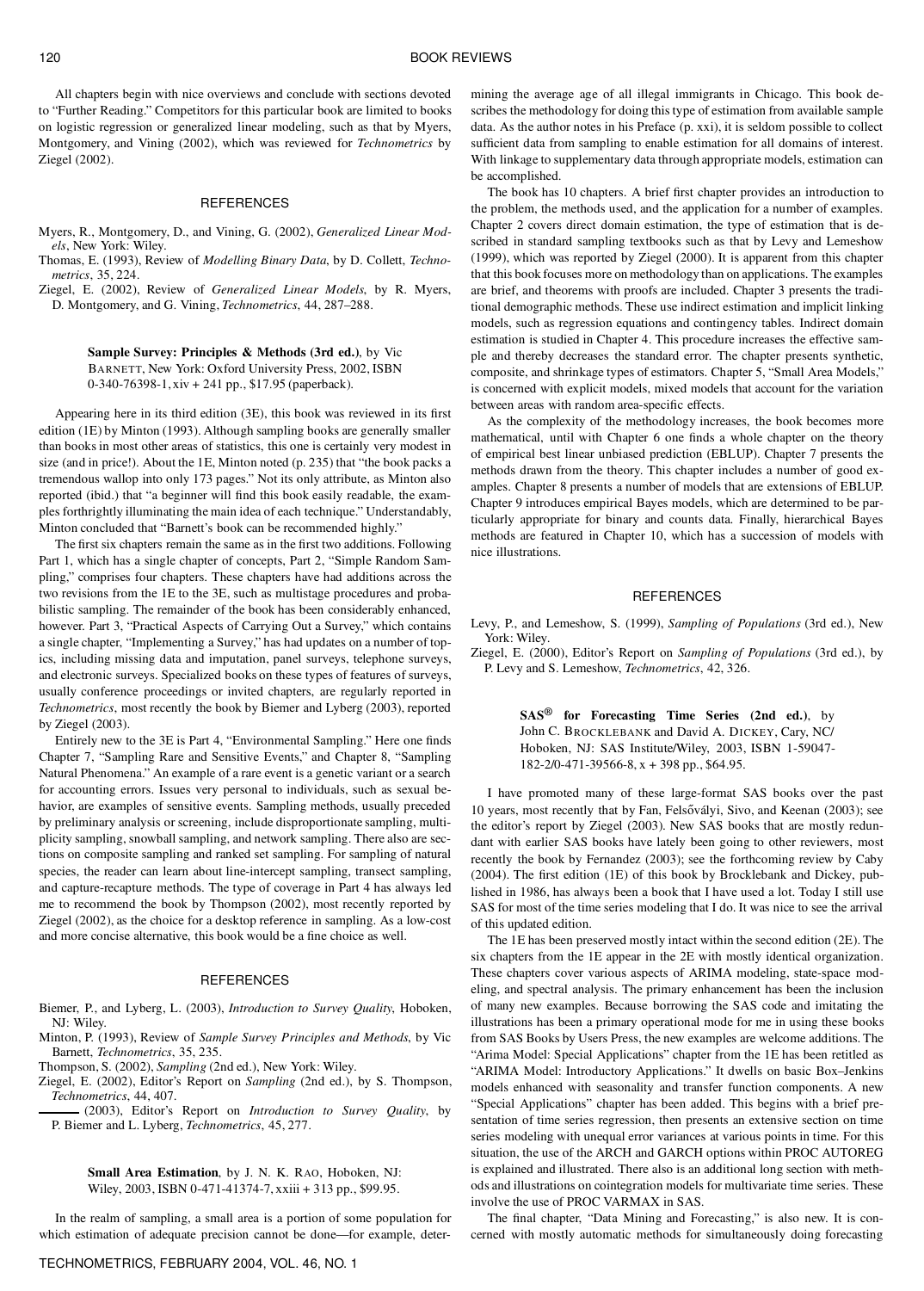for many different time series. There is an illustration of using SAS Web Analytics to evaluate web traffic data. The SAS Time Series Forecasting System is demonstrated. The use of PROC HPF to forecast many time series at once is also shown. The new material and the update of the excellent 1E, now 17 years in the past, certainly make the 2E a necessary purchase for any user of SAS time series modeling methods.

#### **REFERENCES**

- Caby, E. (2004), Review of *Data Mining Using SAS Applications*, by G. Fernandez, *Technometrics*, 45, forthcoming.
- Fan, X., Felsővályi, Á., Sivo, S., and Keenan, S. (2003), *SAS<sup>®</sup> for Monte Carlo Studies*, Cary, NC: SAS Institute.

Fernandez, G. (2003), *Data Mining Using SAS Applications*, Boca Raton, FL: Chapman & Hall/CRC.

Ziegel, E. (2003), Editor's Report on *SAS® for Monte Carlo Studies*, by X. Fan, Á. Felsővályi, S. Sivo, and S. Keenan, *Technometrics*, 45, forthcoming.

> **Extreme Values in Finance, Telecommunications, and the Environment**, edited by Bärbel FINKENSTÄDT and Holger ROOTZÉ N, Boca Raton, FL: Chapman & Hall/CRC, 2004, ISBN 1-58488-411-8, xix + 405 pp., \$89.95.

This sizeable book comprises the seven invited papers from a conference on extreme value theory and its applications. The conference was held in Gothenburg, Sweden in December 2001. These papers vary in length from 16 to 102 pages. (One can only wonder what the session length would be for a 102-page paper.) The initial 70-page overview chapter gives motivating ex amples, discusses univariate extreme value theory and estimation, and gives several examples each for environmental, insurance, and financial time series extreme values.

Chapter 2, "The Use and Misuse of Extreme Values in Practice," discusses the options for extreme value analysis, which involve the choice of a model, the use of available information, the consideration of estimation uncertainty, and an allowance for nonstationary effects. Chapter 3 discusses the various aspects of the popular value-at-risk (VAR) approach to risk management in finance that relate to extreme value methodology. This 70-page chapter discusses several models for optimizing stock portfolios. Chapter 4 continues the discussion of the use of extremes in economics. Chapter 5, "Modeling Dependence and Tails of Financial Time Series," is the aforementioned 102-page chapter. It discusses the relationship between tail behavior and dependence structure. It teaches the "facts" of financial data, then looks at models, such as GARCH, that try to represent empirical behavior. A considerable dose of theory accounts for much of this chapter's length.

The last two chapters offer some additional applications and insights on extreme values. Chapter 6, "Modeling Data Networks," deals with the heavy tails in quantities such as file sizes, transmission rates, transmission durations, and CPU job completion times, which are familiar to all of us who upload and download large amounts of data. Chapter 7 considers the situation where many of the extreme value occurrences that one might encounter are actually multivariate applications.

# **Handbook of Statistics 21: Stochastic Processes: Modelling and Simulation**, by D. N. SHANBHAG and C. R. RAO, Amsterdam: Elsevier, 2003, ISBN 0-444- 50013-8, xvii + 1000 pp., \$140.00.

This book is another volume in Elsevier's "Handbook of Statistics" series. By now I have reviewed seven or eight of these handbooks. I may have written the same review seven or eight times, too, because I seem to repeat the same comments. Perhaps if the publisher were to call this series the "Handbook of Research Statistics," I might be more enthusiastic about books in which usually more than 95% of the participating authors are from academia. Here 4 of the 39 authors are actually from outside of the university environment. However, all four of these are employed by government or industry departments where one can do research in statistics, so things are seemingly not much different with this volume.

One thing that is different is that this book, Volume 21 in the series of handbooks, is that it is actually intended as the sequel to Volume 19 (Shanbhag and Rao 2001). That volume was not reviewed by *Technometrics*, because it clearly was focused primarily on the theoretical aspects of stochastic processes. This volume comprises 23 chapters, ordered seemingly haphazardly. Working from the perspective of the title, 14 of the 23 chapters could be categorized as modeling chapters, and 5 of them are concerned with simulation. The other four chapters appear to be chapters that were received too late for inclusion in the earlier volume on theory and methods.

There are some interesting applications for the modeling chapters. These include control for manufacturing systems, models for DNA replication, optimal design and control for telecommunications systems, image analysis problems, reliability, discrete variate time series, astronomy, and ion channels. Simulation applications include self-similar processes, modeling epidemics, and extreme value models. This entire set of chapters has the feel more of a book on mathematical statistics than of a book on applied statistics.

#### **REFERENCE**

Shanbhag, D., and Rao, C. (2001), *Handbook of Statistics 19: Stochastic Processes: Theory and Methods*, Amsterdam: Elsevier.

# **Statistical Data Mining and Knowledge Discovery**, edited by Hamparsum BOZDOGAN, Boca Raton, FL: Chapman & Hall/CRC, 2004, ISBN 1-58488-344-8, xxviii + 588 pp., \$99.95.

This book emanates from an international conference in Knoxville, Ten nessee in June 2002. The book's 34 chapters represent a selection of the 70 papers presented at the conference. Eight interesting keynote lectures are listed in the Preface (p. viii), but unfortunately only three of these landed in the book. The conference apparently was very much an academic affair with 33 of the 36 authors from academia and only 1 from industry.

The book chapters appear in apparent random order. The three keynote papers are titled: "The Role of Bayesian and Frequentist Multivariate Modeling in Statistical Data Mining"; "Intelligent Statistical Data Mining with Information Complexity and Genetic Algorithms"; and "Econometric and Statistical Data Mining, Prediction, and Policy-Making." The other interesting statistics chapters are as follows: "Data Mining and Traditional Regression"; "An Extended Slice Inverse Regression"; and "Kernal PCA for Feature Extraction With Information Complexity."

The book's title generally would have been more apt had the word "statistical" been omitted. Some of the remaining papers deal with issues in or aspects of the data mining process for various types of data. The rest apply the tools in different types of applications, including chemical warfare agents, disability survey data, polygraph data, sensor validation in nuclear power plants, time series prediction, plant devices monitoring, customer preferences identification, brand attribute perceptions, steel making, value-added services for scientific libraries, human reliability analysis, scientific and technological innovation, and semantic conference organization. The technical content of these chapters is mostly not very advanced.

> **Statistical Modeling and Analysis for Database Marketing**, by Bruce RATNER, Boca Raton, FL: Chapman & Hall/CRC, 2003, ISBN 1-57444-344-5, xx + 362 pp., \$59.95.

As the Preface (p. iii) begins, "This book is a compilation of essays." That is the only negative comment that I have about this book, which is remarkable if one considers the tone of the comments that I have made in the various reports that I have served up in these pages for a host of unexceptional data mining books. For one thing, this book is not at all focused on the myriad of data processing steps that data mining practitioners undertake once their datasets are available, an effort that is often described as more than 80% of the time needed for a data mining project. For another thing, the essays in this book were written by a statistician. Subtitled "Effective Techniques for Mining Big Data," the book focuses strictly on modeling with a designated dependent variable. Also, the author builds a historical basis for data mining that includes EDA as a significant catalyst—a perspective that should interest most statisticians.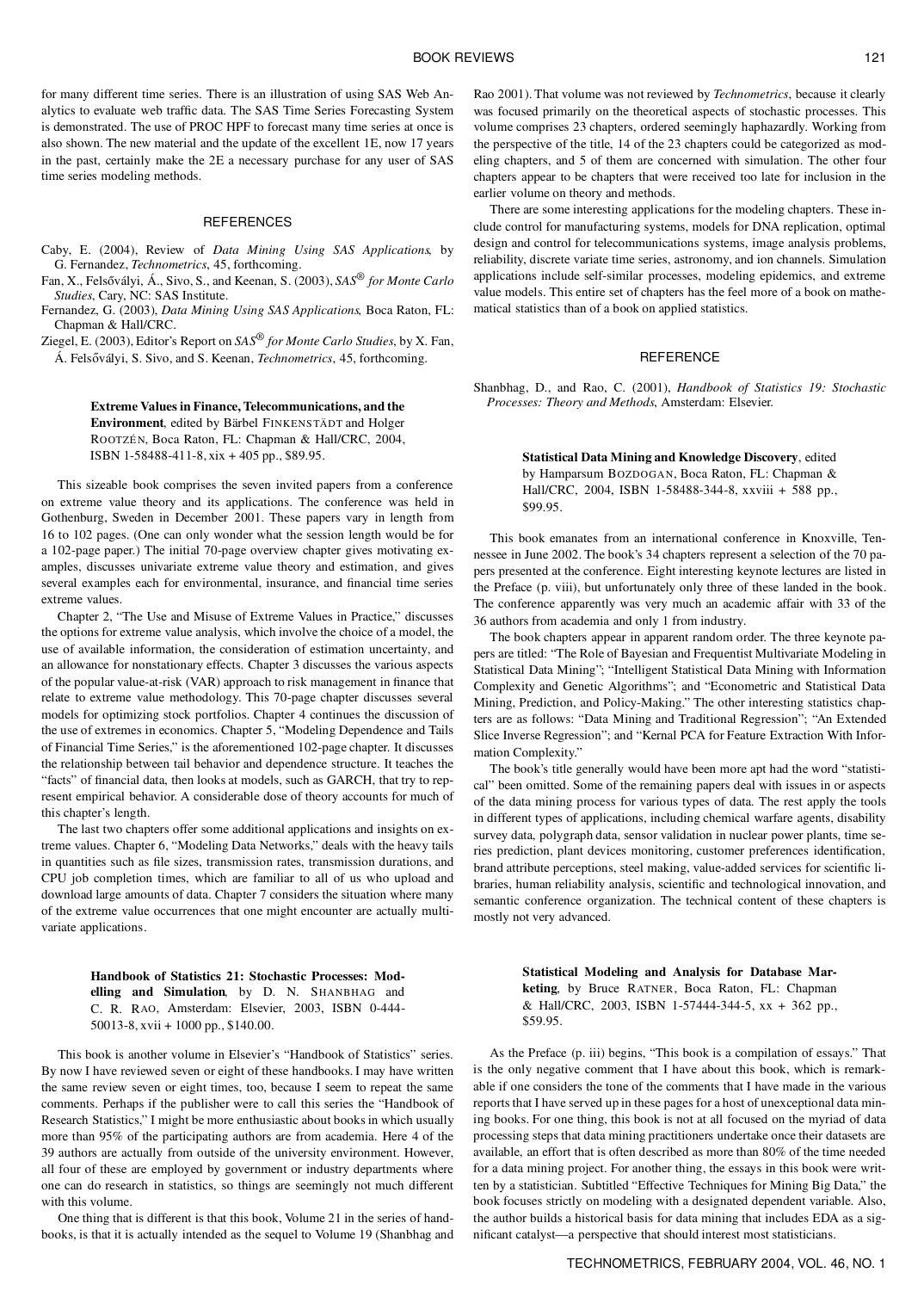The first few chapters (or essays) deal with the methods for developing predictions for dependent responses: correlation and multiple regression for measured responses and logistic regression for categorical responses. A number of chapters discuss a methodology for including interactions in the logistic re gression model. This method, called CHAID, is an automatic interaction detection procedure from the machine-learning world that utilizes regression trees. Applications for CHAID include market segment classification and modeling and the finding of replacements for missing-data values and categories.

With the modeling tools and methods in hand, the author next provides several chapters that deal with database marketing, customer identification developed from all of the information in these big databases. Separate chapters cover using bootstrapping and visualization to validate and evaluate the database models. Two chapters explore the use of genetic modeling, which is proposed as a method for variable selection. The book ends with a chapter on coefficient-free models, another product of the machine-learning world.

Note that this book's content is the antithesis for technical difficulty to the fine statistical learning book by Hastie, Tibshirani, and Friedman (2001); see the long-winded *Technometrics* review by Ziegel (2003). Where that book was replete with technical detail, this book is almost devoid of technical content. More than half of these essays previously appeared in the *Journal of Targeting, Measurement and Analysis for Marketing*. However, the author's background and experience make this book a useful addition to the library of any statistician involved with data mining. There is even SAS® code in a few of the chapters.

#### **REFERENCES**

Hastie, T., Tibshirani, R., and Friedman, J. (2001), *The Elements of Statistical Learning*, New York: Springer-Verlag.

Ziegel, E. (2003), Review of *The Elements of Statistical Learning*, by T. Hastie, R. Tibshirani, and J. Friedman, *Technometrics*, 45, 267–268.

#### **Quantitative Methods in Population Health**, by Mari PALTA, Hoboken, NJ: Wiley, 2003, ISBN 0-471-45505-9, xxvi + 311 pp., \$89.95.

It was this book's subtitle, "Extensions of Ordinary Regression," that first caught my attention. In the chemical industry we still use ordinary least squares regression analysis for many applications. This book, which is based on some actual observational studies from the author's research projects, provides the most pages of illustrations relative to pages of text of any book that I can re call. The illustrations include fairly detailed instructions on obtaining the results using SAS. The book is intended as a third course in applied statistics for students familiar with ordinary least squares and logistic regression methods. Some background with SAS is also presumed.

This is a fantastic book for practitioners. The three examples involve health studies of lung development of newborns of low birth weight, diabetes in persons under age 30, and sleep-related problems in individuals over age 65. Normality assumptions in ordinary regression are not met, because the responses are binary or perhaps categorical. Independence assumptions are not satisfied, because longitudinal data are often obtained, which results in correlated residuals. Variability is nonconstant, because it is often a function of the level for the measured responses.

In the early chapters, maximum likelihood estimation using PORC MIXED is compared with ordinary regression using PROC REG. There is a certain amount of methodology (which is done using matrices) in the developmental material, but generally the focus is on the illustrations. PROC MIXED is used to deal with the unequal variance situation. Contrasts are made to response transformations, and weighted regression with PROC REG is used.

Somewhat more complex methodology development accompanies the analyses for correlated response data. There also are chapters on a transformation approach and on a random-effects methodology for handling the same types of data. Again these are supported by analyses done using PROC MIXED. Next, regression methods are generalized to nonnormal responses, which results in the use of PROC GENMOD through applications to the exponential family of distributions. Here a SAS comparison is made versus PROC LOGIST. There are additional separate chapters for binomial and Poisson outcomes. A final chapter combines the correlated and nonnormal considerations to demonstrate the use of generalized estimating equations in PROC GENMOD.

**Leading Six Sigma**, by Ronald D. SNEE and Roger W. HOERL, Upper Saddle River, NJ: Prentice-Hall, 2003, ISBN 0-13-008457-3, xxi + 279 pp., \$29.95.

Although it is certainly not apparent from this book's title or even its subject matter, the two authors were once both very successful industrial statisticians. Their career directions have clearly evolved, as the subtitle, "A Stepby-Step Guide Based on Experience with GE and Other Six Sigma Companies," indicates. This book is both published and priced as a high-volume busi ness press book. The authors claim that all the other Six Sigma books have a "paucity of practical guidance on the deployment of Six Sigma" (Preface, p. xvi). Reports in this section have more than once praised the Six Sigma book by Pande, Neuman, and Cavanagh (2000), reported by Ziegel (2002), for its content on how to implement Six Sigma. Also, the book by Breyfogle, Cupello, and Meadows (2001), reported by Ziegel (2001), is focused on managing Six Sigma initiatives. Leadership, however, connotes a vision and implies a plan that may transcend implementation and management.

This book has a couple of very significant differences compared with all of the other Six Sigma books. First, the authors assume that the readers have already absorbed "a basic knowledge of Six Sigma" (p. 2) from, for example, a book like that of Harry and Schroeder (2000), which was reported here by Alexander (2001). Second, it has been written for use by all participants in Six Sigma programs, from executive-level leadership to the Green Belts. This certainly makes the point that transparency should be a key feature in Six Sigma implementations. One of the book's primary strengths is the effort expended toward that goal.

The book begins with a provocative title for its first chapter, "So You Want to Do Six Sigma?" At BP, that perspective seems to begin and end with me. The authors, who evidently have learned about the "hype" that seems to be part of Six Sigma books, next proceed to report on "Why You Need This Book." There is also a nice overview of Six Sigma, including the roles of the various leaders. Chapter 2 examines "What Works and What Doesn't" through case studies from GE, W. R. Grace, Royal Chemicals, and Diversified Paper, representing two successes and two failures. Chapter 3, "How to Successfully Deploy Six Sigma," looks at why the four companies were or were not successful and then presents the keys to success. There is the inevitable roadmap.

The next three chapters deal with introducing Six Sigma into a business as a new process for bringing improved performance. Chapter 4, "Launching the Initiative," provides guidance on creating a deployment plan. This includes selecting the projects, the people to execute them, and the training that they will need. Chapter 5, "Managing the Effort," deals with project reviews, com munications, reward, and recognition. Chapter 6, "Sustaining Momentum and Growth," advises on the difficult tasks of sustaining momentum following the initial Six Sigma deployment and then of growing the process.

Chapter 7, "The Way We Work," ties up some loose ends, including the integrating of Six Sigma with all the other management systems already in a business or with the other initiatives, such as ISO 9000, that are already part of an organization. Chapter 8, "Final Thoughts for Leaders," primarily gives the authors' view on the role of all the available Six Sigma tools. Books such as that by Breyfogle (2003), a vast collection of the statistical methods useful for Six Sigma projects (reported in Ziegel 2003), cause people to equate Six Sigma with statistical methods. The book ends with 31 questions and answers relative to a Six Sigma deployment. This book is a good and inexpensive guide and reference for anyone involved with a Six Sigma implementation.

#### REFERENCES

- Alexander, M. (2001), Review of*Six Sigma*, by M. Harry and R. Schroeder, *Technometrics*, 43, 370.
- Breyfogle, F. (2003), *Implementing Six Sigma* (2nd ed.), Hoboken, NJ: Wiley.
- Breyfogle, F., Cupello, J., and Meadows, B. (2001), *Managing Six Sigma*, New York: Wiley.
- Harry, M., and Schroeder, R. (2000), *Six Sigma*, New York: Currency/ Doubleday.
- Pande, P., Neuman, R., and Cavanagh, R. (2000), *The Six Sigma Way*, New York: McGraw-Hill.
- Ziegel, E. (2001), Editor's Report on *Managing Six Sigma*, by F. Breyfogle, J. Cupello, and B. Meadows, *Technometrics*, 43, 382.
- (2002), Editor's Report on *The Six Sigma Way*, by P. Pande, R. Neuman, and R. Cavanagh, *Technometrics*, 44, 299–300.
- (2003), Editor's Report on *Implementing Six Sigma* (2nd ed.), by F. Breyfogle, *Technometrics*, 43, 372.